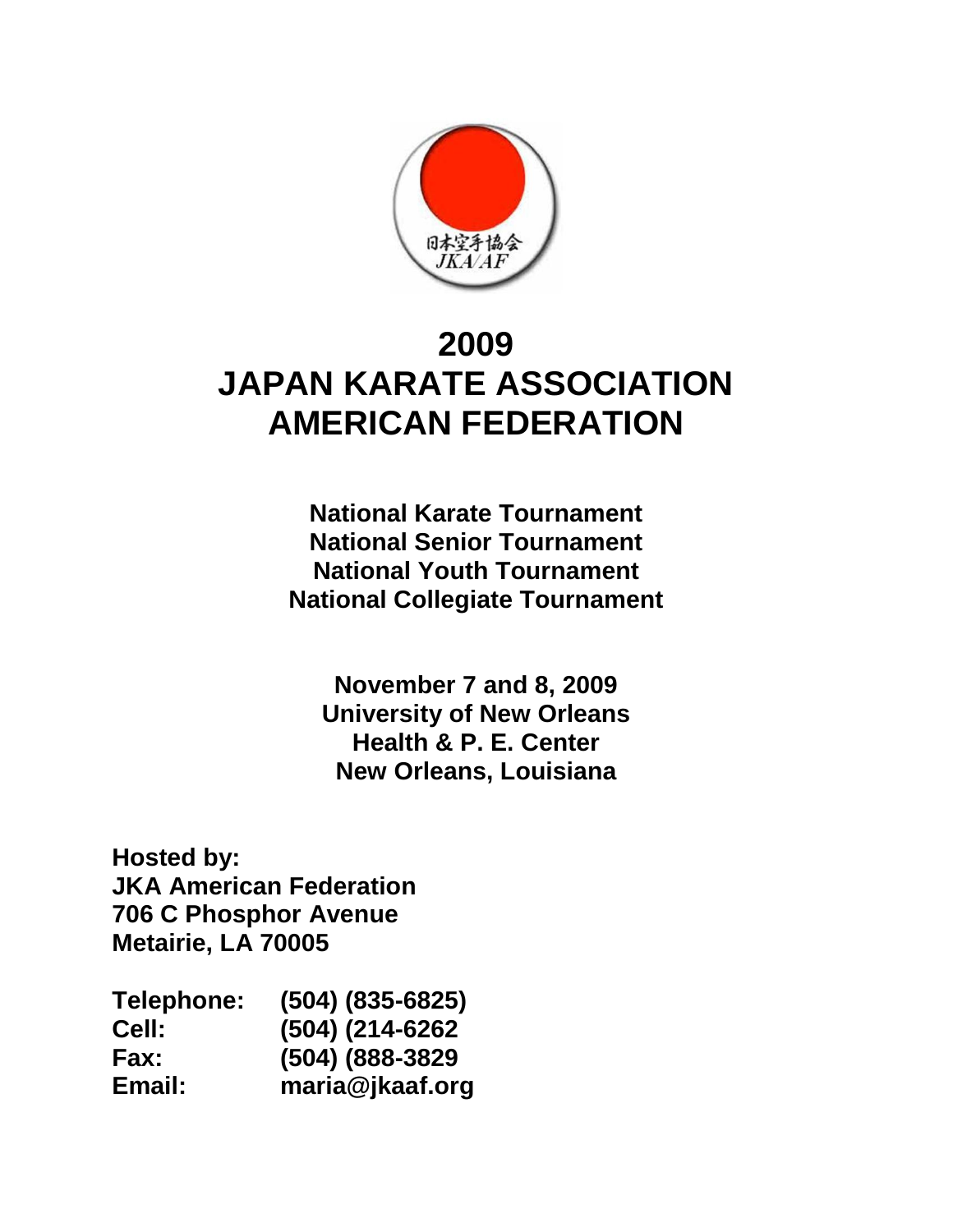### **CONTENTS**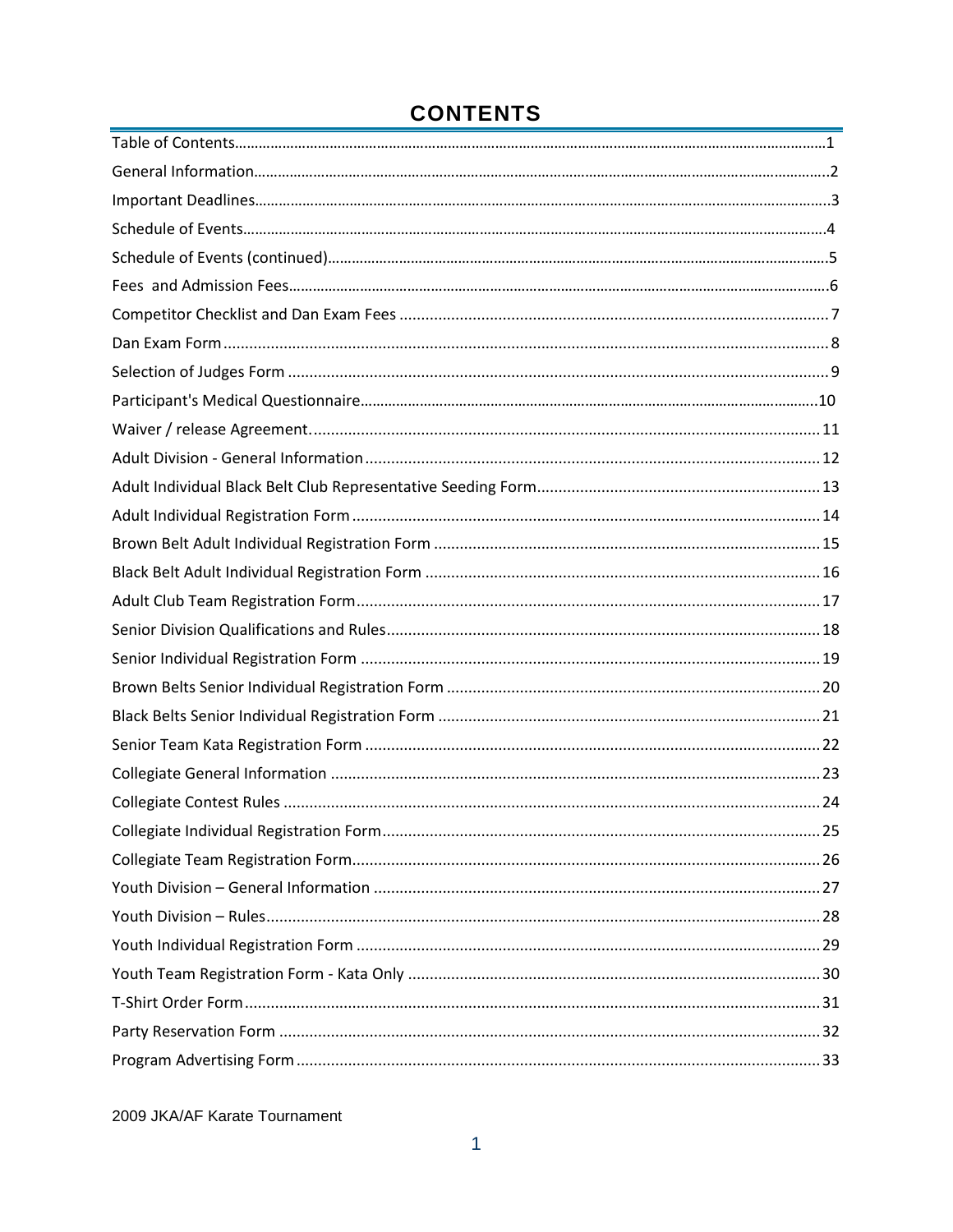### **GENERAL INFORMATION**

<span id="page-2-0"></span>

| What:  | <b>JKA American Federation National Adult Tournament, National</b><br>Senior Tournament, National Youth Tournament, National Collegiate<br><b>Tournament</b> |
|--------|--------------------------------------------------------------------------------------------------------------------------------------------------------------|
| When:  | November $7 - 8$ , 2009                                                                                                                                      |
| Where: | <b>University of New Orleans</b><br>Health & P. E. Center<br>New Orleans, Louisiana                                                                          |

| For Tournament information: JKA American Federation |            |                                  |
|-----------------------------------------------------|------------|----------------------------------|
|                                                     | Telephone: | (504) 835-6825 or (504) 455-6194 |
|                                                     | Telephone: | (504) 214-6262 (Cell)            |
|                                                     | Fax:       | (504) 888-3829                   |
|                                                     | Email:     | maria@ikaaf.org                  |

|          | <b>Make Payments to:</b> |  |
|----------|--------------------------|--|
| Send to: |                          |  |

**Make Payments to: JKA/AF Send to: 706-C Phosphor Ave. Metairie, LA 70005**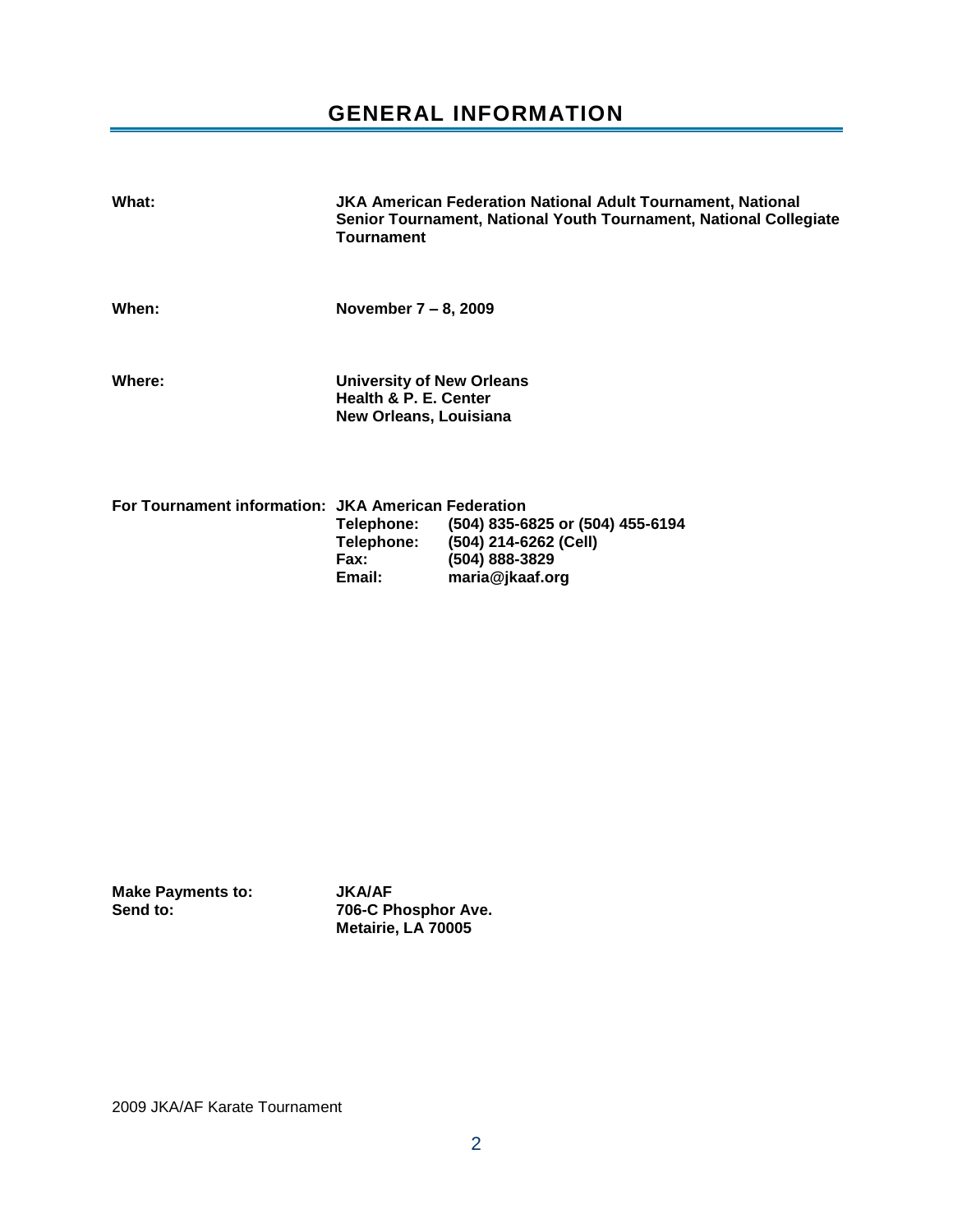### **IMPORTANT DEADLINES**

<span id="page-3-0"></span>

| <b>Hotel Reservations:</b>            | list and information to follow                                                                                                                                             |
|---------------------------------------|----------------------------------------------------------------------------------------------------------------------------------------------------------------------------|
| <b>Advertising Entries:</b>           | Information to follow                                                                                                                                                      |
| <b>Tournament Judges:</b>             | Post Marked October 24, 2009<br>See enclosed judges selection form                                                                                                         |
| <b>Dan Examination Registrations:</b> | <b>November 6, 2009</b><br>Must check in Friday November $6th$ , 2009<br>at JKA/AF Headquarter (706-C Phosphor Avenue,<br>Metairie, LA 70005)                              |
| <b>Tournament Registrations:</b>      | Post marked October 24, 2009<br>All Participants must check in Friday November $6th$ ,<br>2009 at JKA/AF Headquarter (706-C Phosphor Avenue,<br><i>Metairie, LA 70005)</i> |

### **Who Can Participate**

#### **Tournament:**

The Tournament is open to any JKA member in the United States, regardless of JKA organization. (This is a National Tournament only. No members from outside the United States may participate)

#### **Dan Examinations:**

JKA/AF members (only)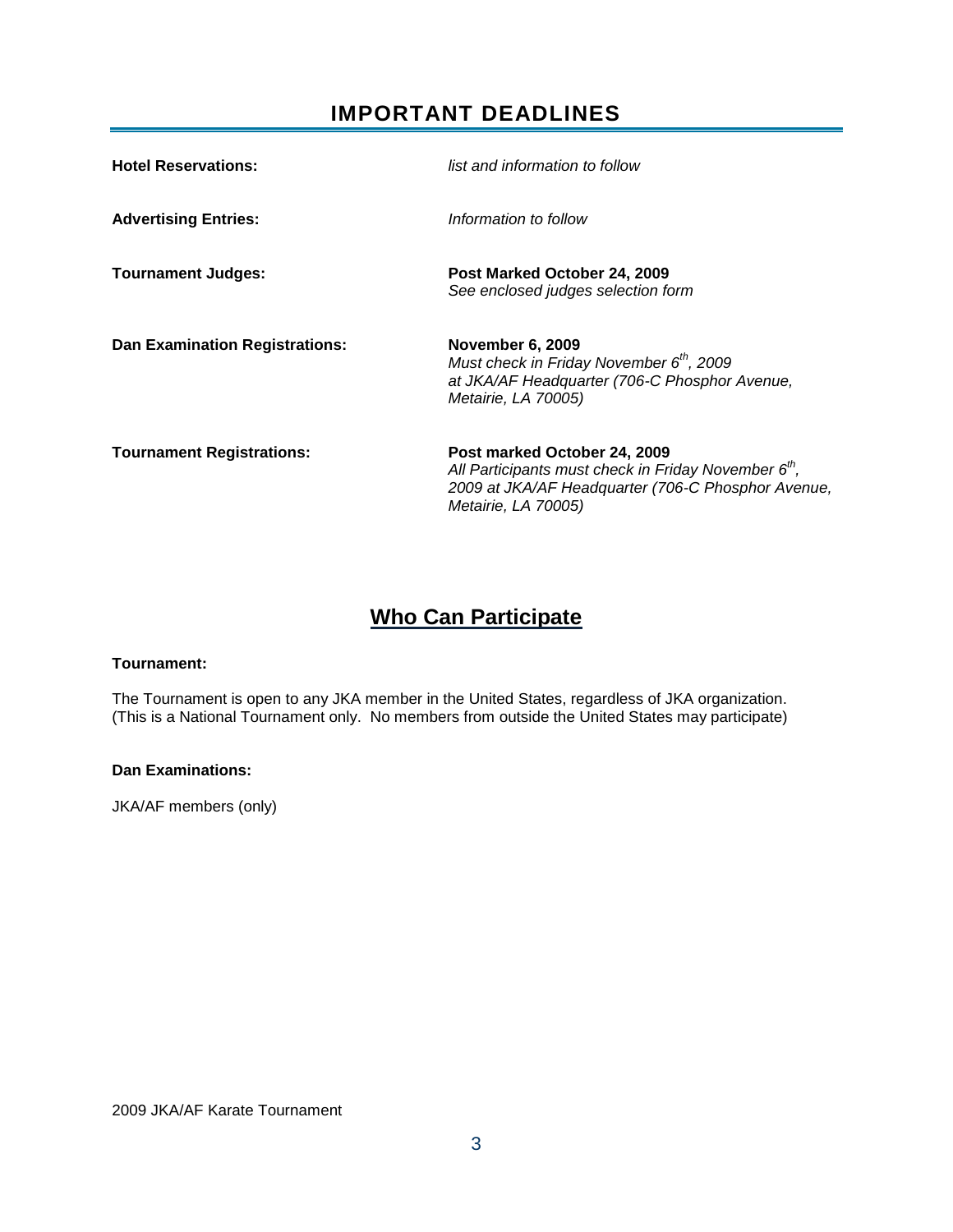### **SCHEDULE OF EVENTS**

### <span id="page-4-0"></span>**Friday, November 6, 2009**

| 12:00 Noon till | <b>Check in for all competitors</b> |
|-----------------|-------------------------------------|
|                 | <b>JKA/AF Head quarter</b>          |
|                 | 706-C Phosphor Avenue,              |
|                 | Metairie, LA 70005                  |

### **Saturday, November 7, 2009**

| 7:45 AM              | <b>JUDGES MEETING</b>                                                                                                                                                            |
|----------------------|----------------------------------------------------------------------------------------------------------------------------------------------------------------------------------|
| $8:00 \text{ am}$    | <b>JKA American Federation Tournament Begins</b><br>Competition Eliminations and Finals Youth (up to 13 yrs)<br>Competition Eliminations - Collegiate, Senior and Adult Division |
| Time to be announced | Party location and map to follow                                                                                                                                                 |

# **Sunday, November 8, 2009**

| $9:00$ am                          | Dan exams                                       |                                                                           |
|------------------------------------|-------------------------------------------------|---------------------------------------------------------------------------|
| $11:00$ am                         | Doors Open                                      |                                                                           |
| <b>Noon</b>                        | <b>Opening Ceremony</b><br><b>Demonstration</b> |                                                                           |
| <b>National Youth Final Events</b> | Kata:<br>Kumite                                 | Boys $(14 - 15)$ Brown & Black Belts<br>3 finalist<br>2 finalist          |
|                                    | Kata:<br>Kumite                                 | Girls (14 - 15) Brown & Black Belts<br>3 finalist<br>2 finalist           |
|                                    | Kata:<br>Kumite                                 | <u>Boys (16 – 17) Brown &amp; Black Belts</u><br>3 finalist<br>2 finalist |
|                                    | Kata:<br>Kumite                                 | Girls $(16 - 17)$ Brown & Black Belts<br>3 finalist<br>2 finalist         |
|                                    | Team<br>Kata:                                   | 3 finalists                                                               |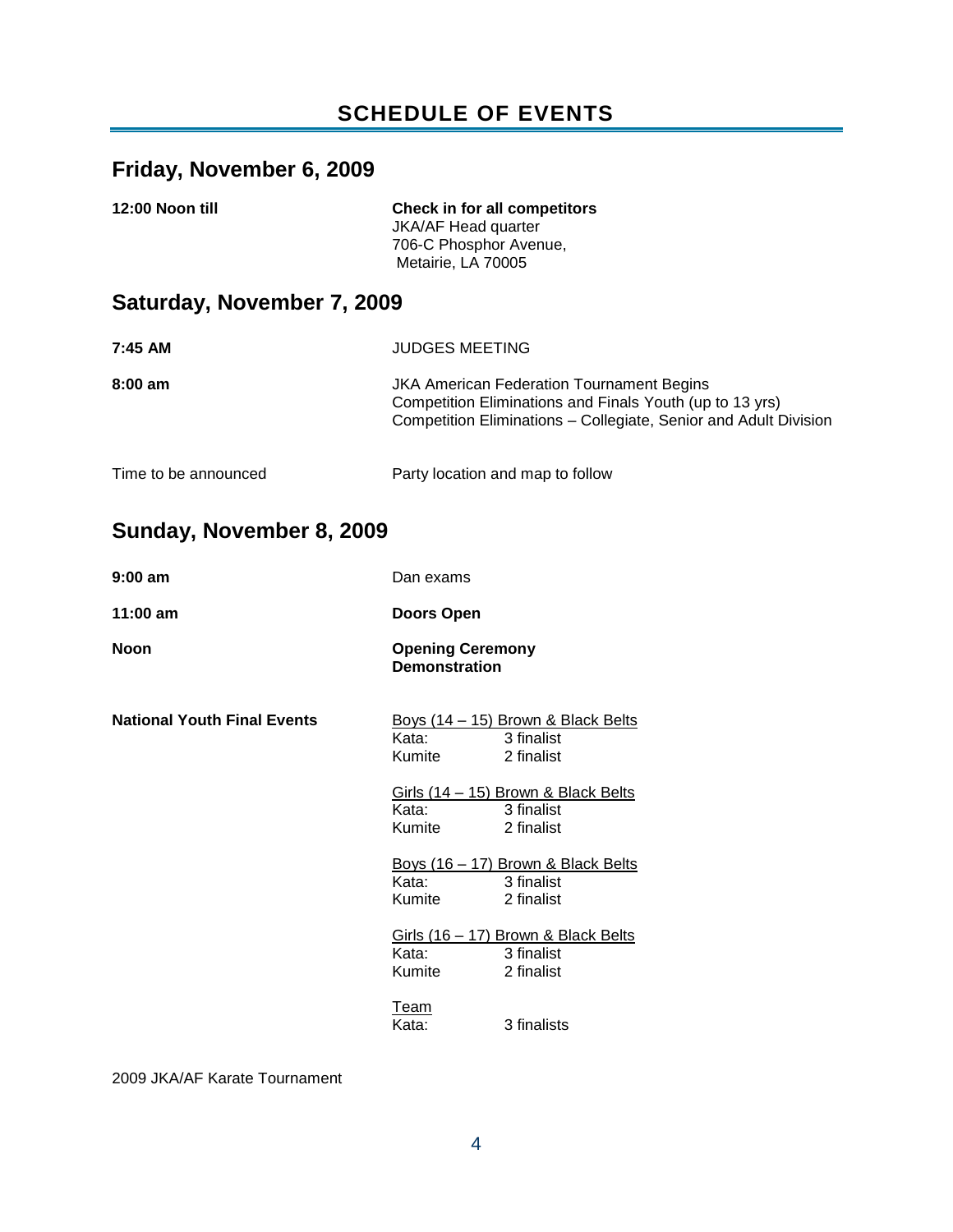## **SCHEDULE OF EVENTS (CONTINUED)**

| <b>National Collegiate Final Events</b> | Women (Brown and Black Belt) |                            |                                            |
|-----------------------------------------|------------------------------|----------------------------|--------------------------------------------|
|                                         |                              | Kata:                      | 3 finalists                                |
|                                         |                              | Kumite:                    | 2 finalists                                |
|                                         |                              | Men (Brown and Black Belt) |                                            |
|                                         |                              | Kata:                      | 3 finalists                                |
|                                         |                              | Kumite:                    | 2 finalists                                |
|                                         | <b>Team</b>                  |                            |                                            |
|                                         |                              | Kata:                      | 3 finalists                                |
|                                         |                              | Kumite:                    | 2 finalists:                               |
| <b>National Senior Final</b>            | Women                        |                            |                                            |
|                                         |                              | Kata:                      | 3 finalists                                |
|                                         | <u>Men</u>                   | Kumite:                    | 2 finalists:                               |
|                                         |                              | Kata:                      | 3 finalists                                |
|                                         |                              | Kumite:                    | 2 finalists                                |
|                                         | <u>Team</u>                  |                            |                                            |
|                                         |                              | Kata:                      | 3 finalists                                |
| <b>JKA/AF</b>                           | Women                        |                            |                                            |
|                                         |                              | Kata:                      | 3 finalists                                |
|                                         |                              | Kumite:                    | 2 finalists:                               |
|                                         | Men                          |                            |                                            |
|                                         |                              | Kata:                      | 3 finalists                                |
|                                         |                              | Kumite:                    | 2 finalists                                |
|                                         |                              | <b>Women's Team</b>        |                                            |
|                                         |                              | Kata:                      | 3 finalists                                |
|                                         |                              | Kumite:                    | 4 finalists                                |
|                                         | Men's Team                   |                            |                                            |
|                                         |                              | Kata:<br>Kumite:           | 3 finalists<br>4 finalists                 |
|                                         |                              |                            |                                            |
|                                         |                              |                            |                                            |
| <b>Closing Ceremonies</b>               |                              |                            | Awards Presentation and Closing ceremonies |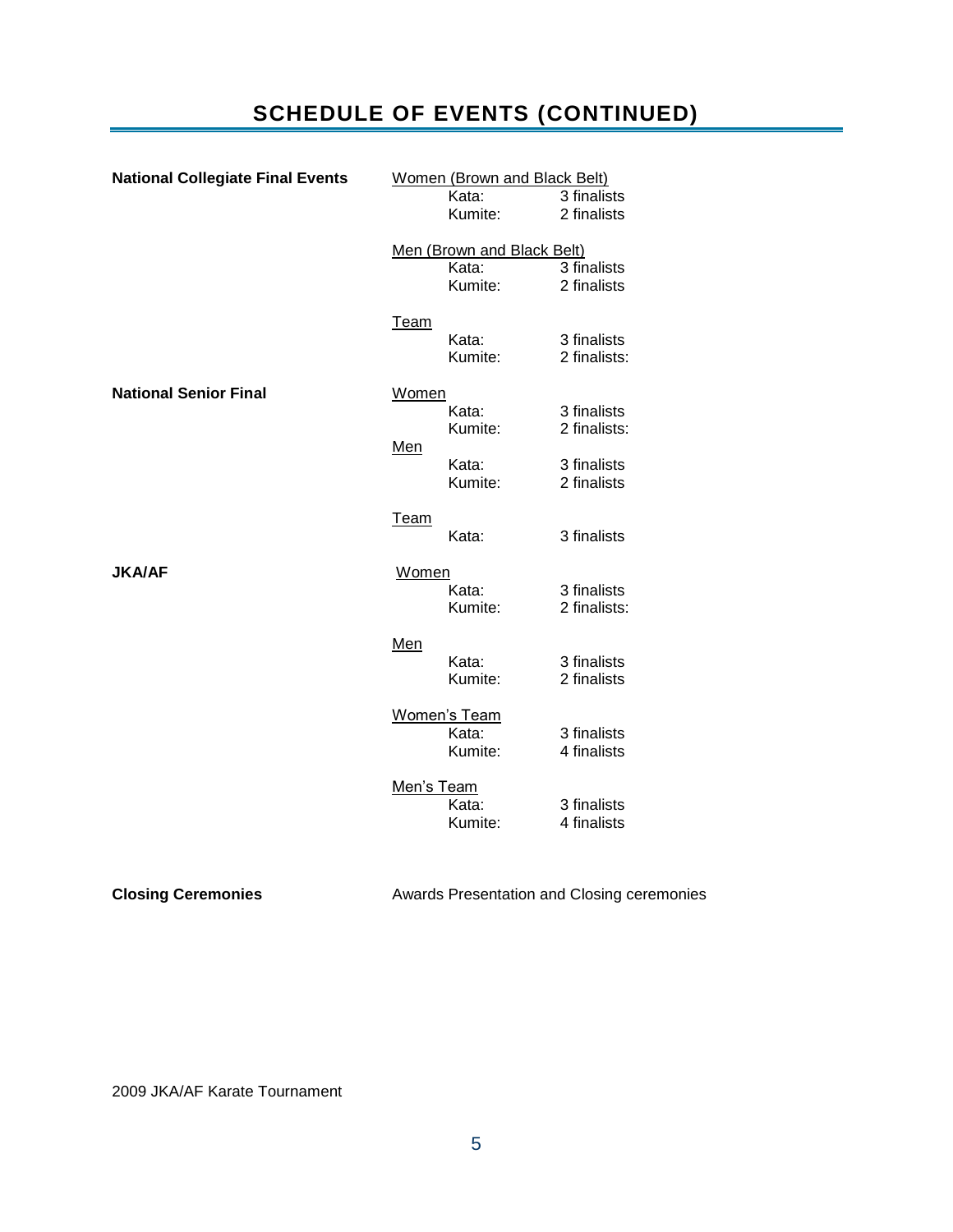### <span id="page-6-0"></span>**JKA/AF Karate Championship fees:**

| <b>Adult Division:</b> | Individual, Single Event<br>Individual, Both Events<br>Team      | \$40<br>\$50<br>\$100 |
|------------------------|------------------------------------------------------------------|-----------------------|
| Senior Division:       | Individual, Single Event<br>Individual, Both Events<br>Team Kata | \$40<br>\$50<br>\$100 |
| Youth Division:        | Individual, Single Event<br>Individual, Both Events<br>Team Kata | \$30<br>\$40<br>\$50  |

### **National Collegiate tournament fees:**

| Individual Single Event | \$30 |
|-------------------------|------|
| Individual. Both Events | \$40 |
| Team                    | \$50 |

### **REGISTRATIONS POSTMARKED AFTER OCTOBER 24TH, 2009 WILL BE ASSESSED A \$l0 HANDLING FEE PER CONTESTANT.**

JKA/AF membership card may be purchased at the tournament for \$50.

All JKA/AF collegiate contestants must show a current membership card or JKA passport and 2009 College ID.

Spectator Admission Prices: Competitors and Judges in uniform are free \$ 6 One Day Pass \$10 Two Day Pass \$ 4 Children (12 & Under)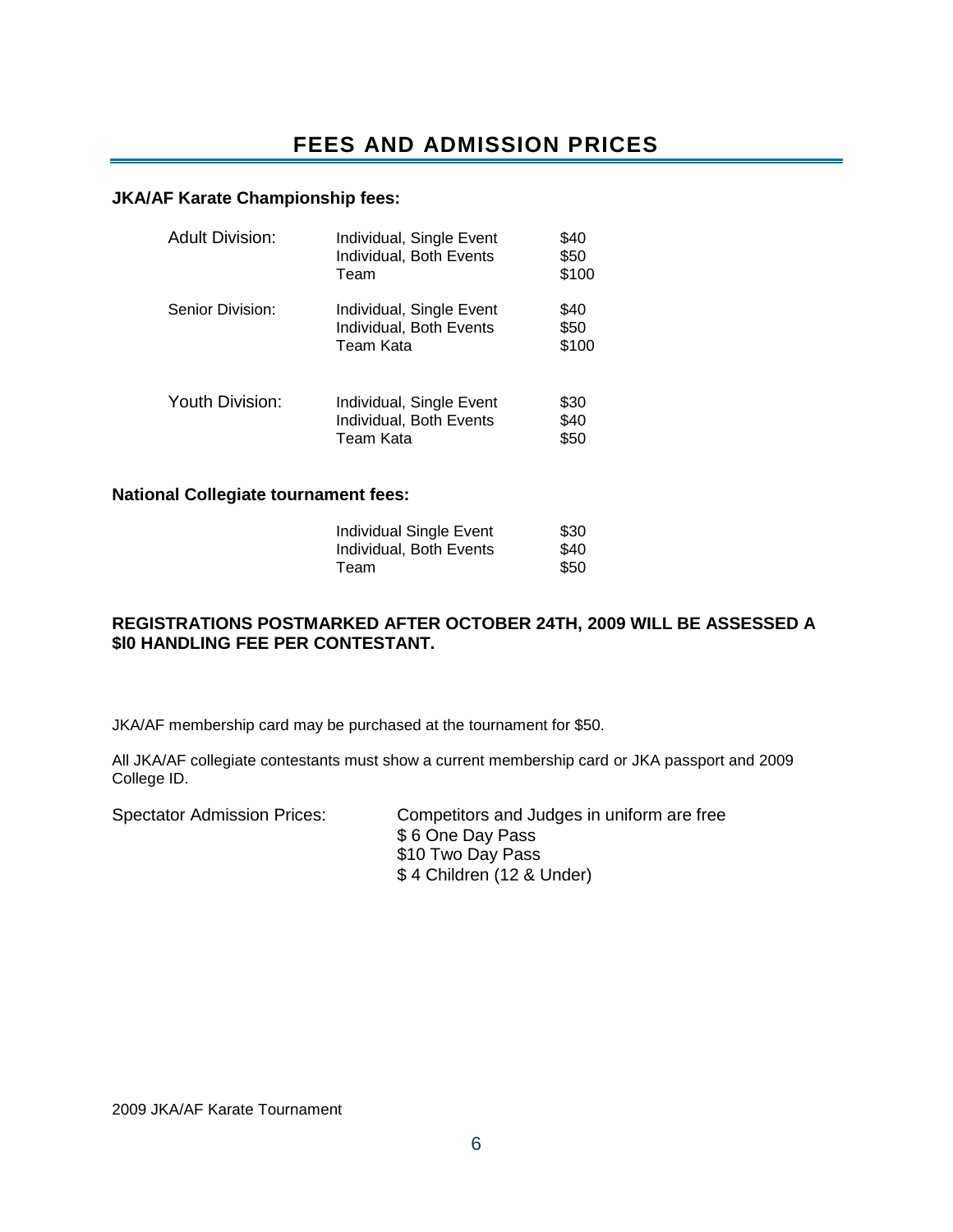### **COMPETITOR CHECKLIST AND DAN EXAM FEES**

#### <span id="page-7-0"></span>**COMPETITOR CHECKLIST**

| Mouthpiece                                             |
|--------------------------------------------------------|
| Gloves (padded all cotton)                             |
| Current JKA/AF Card or JKA passport for JKA/AF members |
| Current student ID card (2009)                         |
| <b>Standard White Gi</b>                               |

### **Dan Examination will take place on Sunday morning at 9 a.m. at the University of New Orleans.**

#### **DAN EXAMINATION FEES- payable to JKA/AF**

| Shodan | \$80.00  |
|--------|----------|
| Nidan  | \$100.00 |
| Sandan | \$120.00 |
| Yondan | \$150.00 |

#### **DAN REGISTRATION FEES- payable to JKA/AF**

| Shodan | \$90.00  |
|--------|----------|
| Nidan  | \$120.00 |
| Sandan | \$165.00 |
| Yondan | \$200.00 |

Please make check or money orders payable to: **JKA/AF**<br>Please send to: **706-C Please Send to:** 

**706-C Phosphor Ave. Metairie, LA 70005**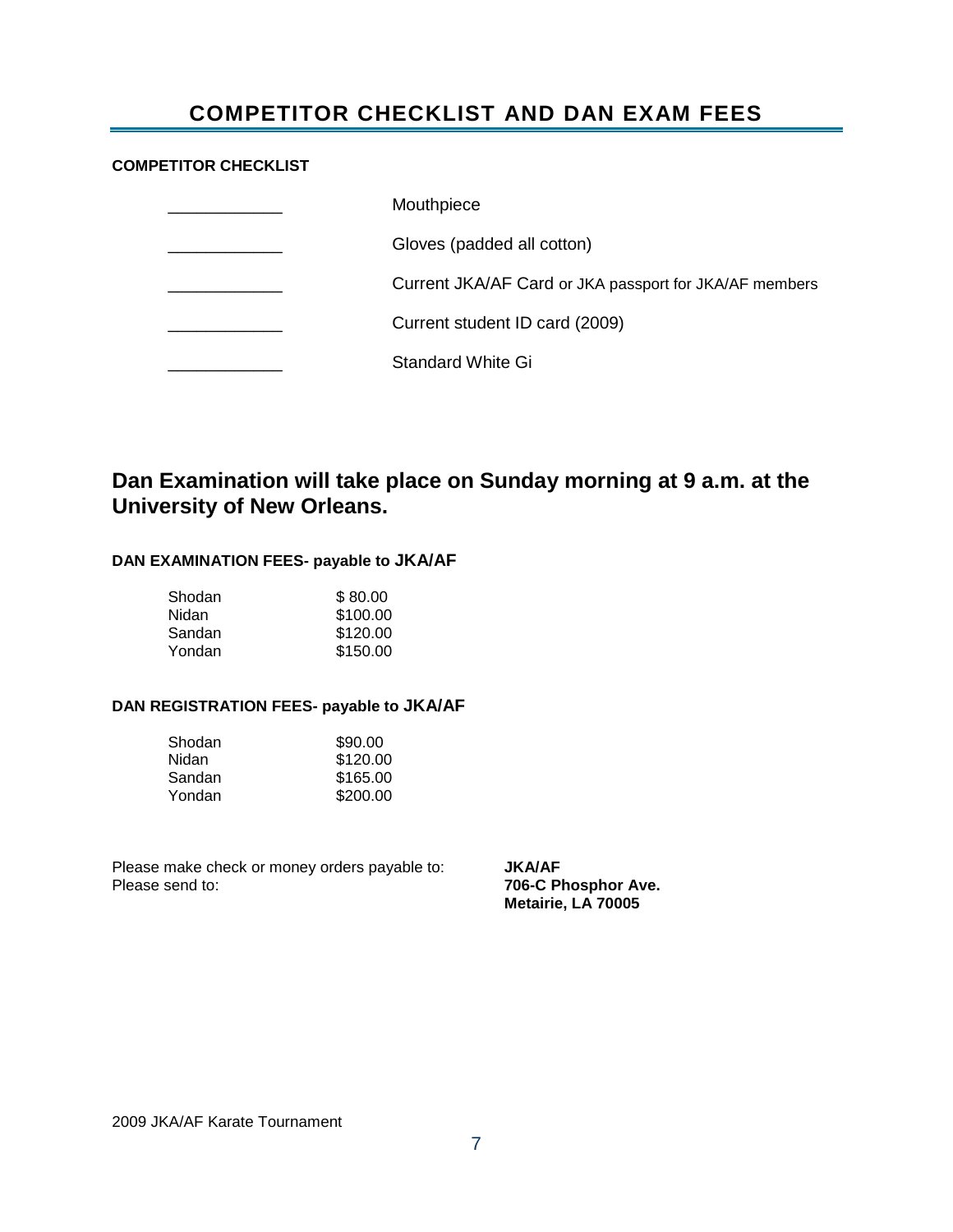### **DAN EXAM FORM**

<span id="page-8-0"></span>

| Please type or print clearly. |  |  |
|-------------------------------|--|--|
|                               |  |  |
|                               |  |  |
| Gender M / F Rank (dan)       |  |  |
| Address                       |  |  |
|                               |  |  |
|                               |  |  |
|                               |  |  |
|                               |  |  |
|                               |  |  |
|                               |  |  |

### **List previous JKA Dan registration numbers (if applicable):**

| Rank   | <b>Registration Number</b> | Date of Exam | Chief Instructor/Examiner's name |
|--------|----------------------------|--------------|----------------------------------|
| Shodan |                            |              |                                  |
| Nidan  |                            |              |                                  |
| Sandan |                            |              |                                  |

### **\*All Examinees must be members of the Japan Karate Association thru Affiliations officially recognized by the JAPAN KARATE ASSOCIATION and have a current JKA passport.**

### **The Dan Registration Form must be signed by their Chief Instructor.**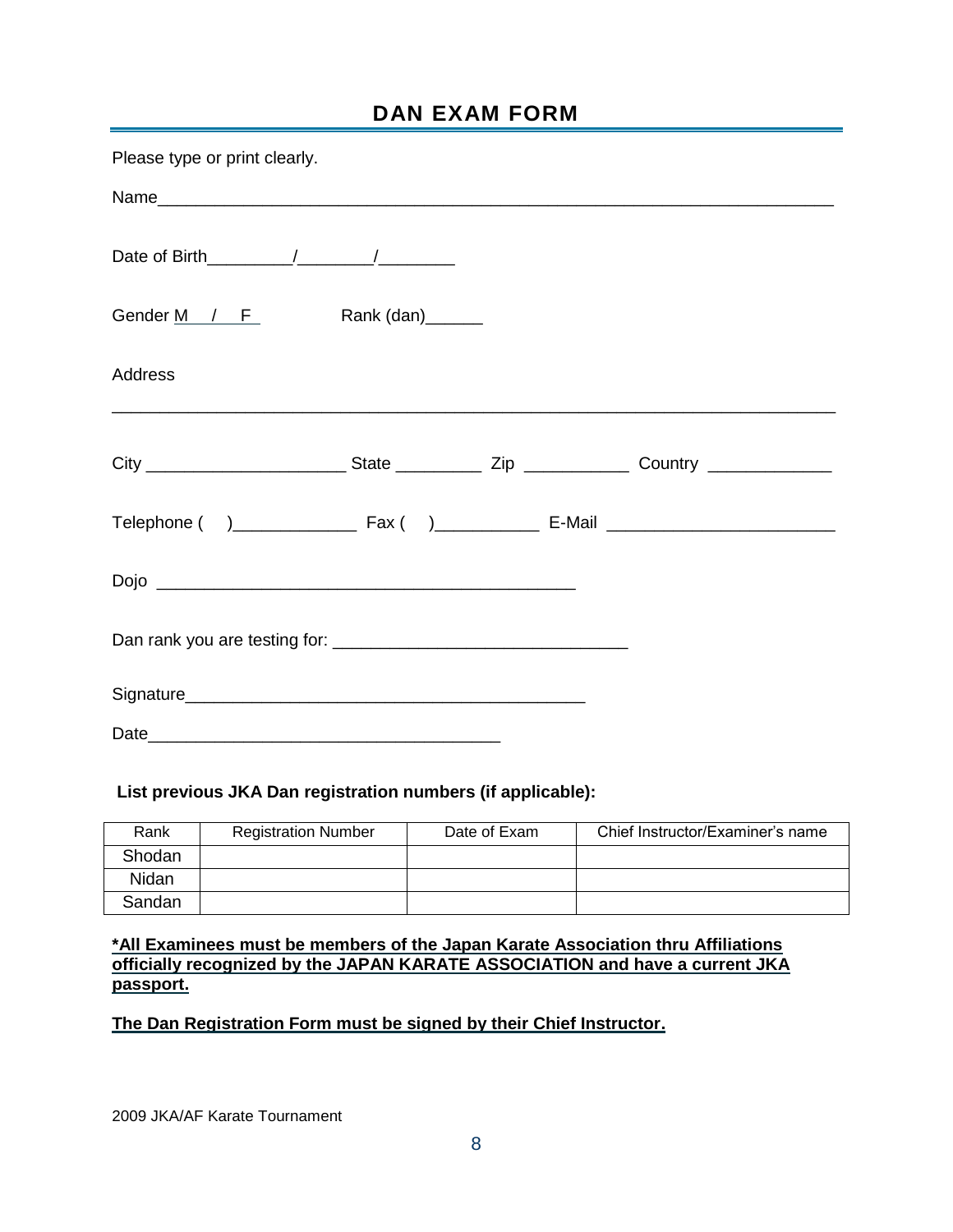<span id="page-9-0"></span>Judges must meet the requirements as established by t he JKA/AF and the JKA. The Chief Instructor and/r tournament director will designate the Chief Judge and Arbitrator.

This is to confirm that the following persons wills serve as Judges at the 2009 JKA/AF National Karate Tournament and Collegiate Tournament.

| Club: | <u> 1989 - Jan James James James James James James James James James James James James James James James James J</u> |          |                                      |
|-------|----------------------------------------------------------------------------------------------------------------------|----------|--------------------------------------|
|       | Name                                                                                                                 | Dan Rank | Judge's Rank<br>(A, B, C, D or none) |
| 1.    |                                                                                                                      |          |                                      |
| 2.    |                                                                                                                      |          |                                      |
| 3.    | <u> 2000 - Jan James James Barnett, amerikansk politik (d. 1</u>                                                     |          |                                      |
| 4.    |                                                                                                                      |          |                                      |
| 5.    | <u> 1989 - Johann John Stein, mars an deutscher Stein († 1958)</u>                                                   |          |                                      |
| 6.    |                                                                                                                      |          |                                      |
|       |                                                                                                                      |          |                                      |

Signature of Club Director:\_\_\_\_\_\_\_\_\_\_\_\_\_\_\_\_\_\_\_\_\_\_\_\_\_\_\_\_\_\_\_\_\_\_\_\_\_\_\_\_\_\_\_\_\_\_

This information must be postmarked no later than October 24, 2009.

ALL JUDGES MUST SHOW VALID JKA QUALIFICATION CARD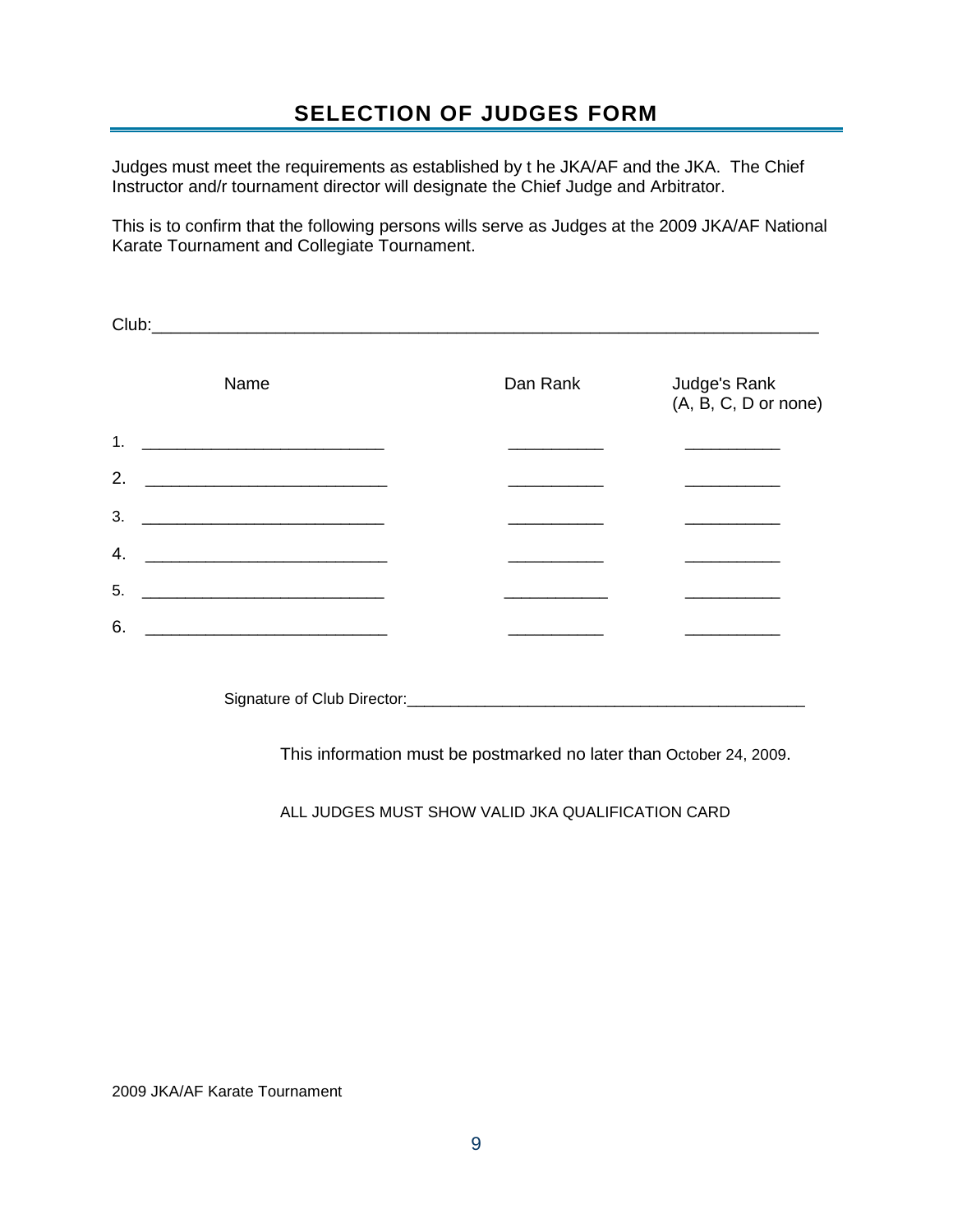### **WAIVER/RELEASE AGREEMENT**

| To be completed by all adults and guardians of minors attending the JKAAF National Tournament 2009.                                                                                                                                |                   |            |      |
|------------------------------------------------------------------------------------------------------------------------------------------------------------------------------------------------------------------------------------|-------------------|------------|------|
| Name                                                                                                                                                                                                                               | Date of Birth Sex |            | Rank |
| Address<br>the control of the control of the control of the control of the control of the control of                                                                                                                               |                   | City State | Zip  |
| <b>Organization Contract Contract Contract Contract Contract Contract Contract Contract Contract Contract Contract Contract Contract Contract Contract Contract Contract Contract Contract Contract Contract Contract Contract</b> | Dojo              |            |      |
| Do you have a history of any of the following conditions? Please check either yes or no for each one.                                                                                                                              |                   |            |      |
| If you answer yes to any, please explain:                                                                                                                                                                                          |                   |            |      |
| Yes No                                                                                                                                                                                                                             |                   |            |      |
| Heart murmur                                                                                                                                                                                                                       |                   |            |      |
| ___ ___ Hypertension                                                                                                                                                                                                               |                   |            |      |
| Recent infection                                                                                                                                                                                                                   |                   |            |      |
| Bone fracture in the past six months                                                                                                                                                                                               |                   |            |      |
| Concussion or severe head injury in the past six months                                                                                                                                                                            |                   |            |      |
| Seizures                                                                                                                                                                                                                           |                   |            |      |
| Eye injury                                                                                                                                                                                                                         |                   |            |      |
| Severe bone bruises requiring padding                                                                                                                                                                                              |                   |            |      |
| Kidney injury                                                                                                                                                                                                                      |                   |            |      |
| Allergy to medication (list all):                                                                                                                                                                                                  |                   |            |      |
| Are you currently taking any medications? If yes please specify                                                                                                                                                                    |                   |            |      |
| Other:                                                                                                                                                                                                                             |                   |            |      |
|                                                                                                                                                                                                                                    |                   |            |      |
|                                                                                                                                                                                                                                    |                   | Date       |      |

Signature of Participant (Parent or Guardian if under 18 years of age)

**WAIVER/RELEASE AGREEMENT:** Event: the JKAAF National Tournament 2009. I understand that there are risks and dangers inherent in martial arts training and in participating in and/or receiving instruction at the EVENT. I understand and agree that by signing this Waiver/Release, I am assuming full responsibility for any and all risk of personal injury or death or for property damage suffered by me while participating in and/or receiving instruction at the EVENT. I expressly acknowledge that my participation in the EVENT may subject me to personal injury or bodily harm and I assume any and all risks of that participation. I also understand that in order to be allowed to participate

in and/or receive instruction at the EVENT, I must give up my rights to hold the JKA American Federation and its affiliates, All South Karate Federation , University of New Orleans, and any and all other clubs, schools, instructors, members, judges, officials, representatives and all other participants (collectively the "Releasees") liable for any injury or damage which I may suffer while participating in and/or receiving instruction at the EVENT.

I also understand and agree that by signing the Waiver/Release, I acknowledge that I am solely responsible for having or obtaining all insurance coverage which may be necessary or desirable in connection with my participation in and/or receipt of instruction at the EVENT and for any travel to and from the EVENT and in all lodging or any other activities which may be related directly, indirectly or incidentally to the foregoing. I further understand and agree that any fees or costs required for necessary or requested medical attention shall be my sole responsibility and that I shall not seek indemnification or contribution from any Releasee in connection therewith. I also understand that the Releasees shall not be responsible for any incidental, consequential or exemplary damages of any kind even if they are notified of the possibility of such in advance. I also understand and agree that any damage to any lodging sites or the tournament site that I cause is my full responsibility. In no case are said damages the responsibility of any of the Releasees. I further understand and agree that as consideration for my participation in the EVENT, the JKA American Federation and /or its designees shall have the right to use my name, image or likeness in the promotion of the EVENT or in any publication relating to the EVENT (or similar Events) and in any broadcast or rebroadcast transmission of the EVENT without any additional consideration to me for the use of my said name, image, audio/sound or likeness.

I understand and agree that this Waiver/Release will have the effect of releasing, discharging, waiving and forever relinquishing any and all actions or causes of action that I may have or have had, whether past, present or future, whether known or unknown, and whether anticipated or unanticipated by me, arising out of my participation in and/or receipt of instruction at the EVENT. Knowing this, and in consideration of being permitted to participate in and/or receive instruction at the EVENT, I hereby release and agree to indemnify

and hold harmless the above-named Releasees individually and their entities, and their officers, agents, principals, partners, shareholders, directors and employees from any and all liability or costs, including attorney fees, associated with or arising from my participation in and/or receipt of instruction at the EVENT. I further understand and agree that this Waiver/Release will be binding on my spouse, my heirs, my personal representative, my assigns, my children, any guardian ad litem and me for said children.

I understand that if I am signing this Waiver/Release on behalf of my minor child, that I will be giving up the same rights for said minor as I would be giving up if I signed this document on my own behalf. I acknowledge that I have read this Waiver/Release Agreement and that I understand the words and language in it.

| <b>Print Name</b> | Date    |  |
|-------------------|---------|--|
| Sign<br>Name      | Witness |  |
|                   |         |  |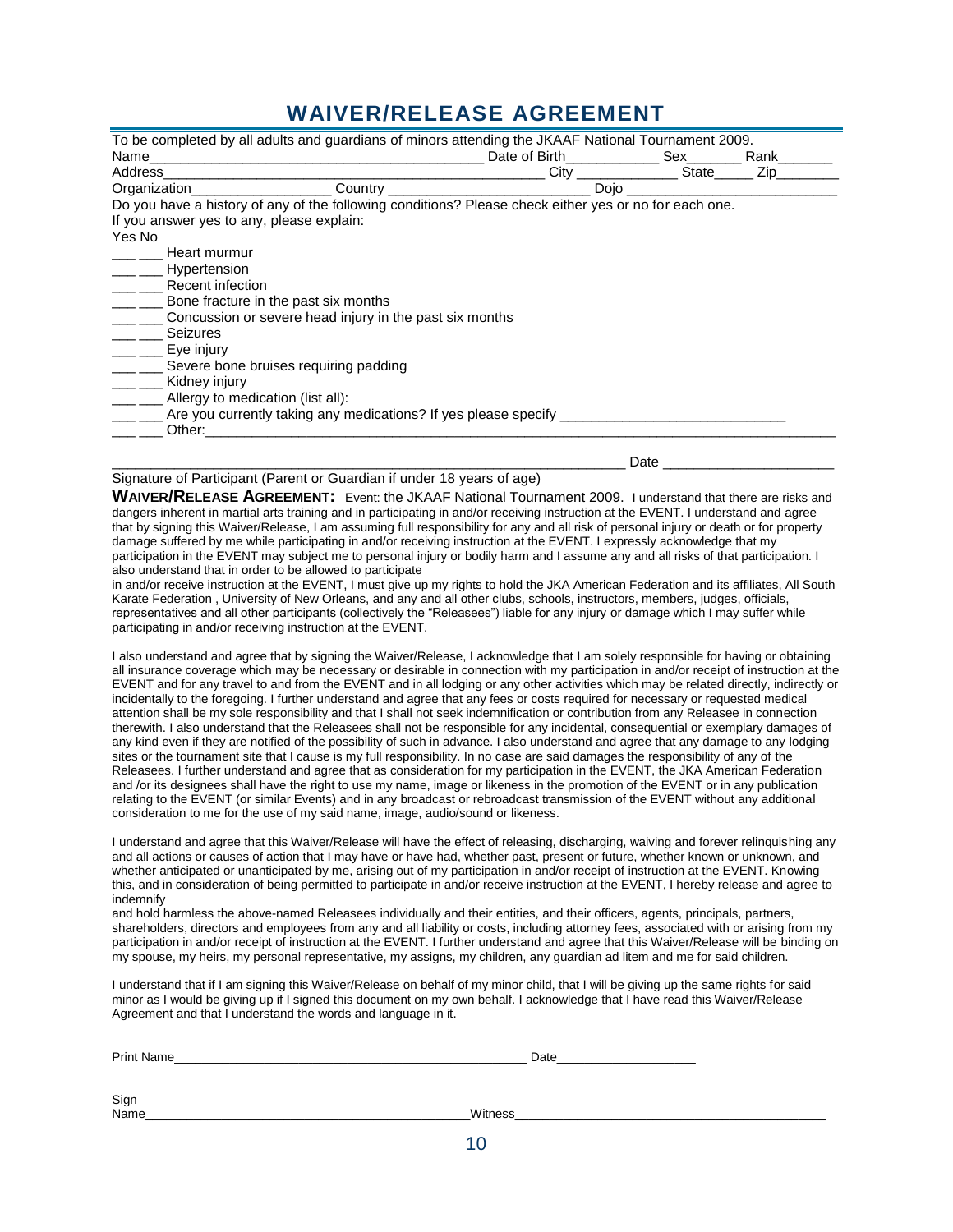### **CONTESTANTS MEDICAL QUESTIONNAIRE**

|  |  |  | <b>EMERGENCY CONTACT AND MEDICAL INFORMATION:</b> |
|--|--|--|---------------------------------------------------|
|--|--|--|---------------------------------------------------|

Name of Parent/Legal Guardian:

| <u>City City State Zip Zip</u>                                                                                                                                                                                                                                                                                                                                                                                                                                                                                                                                                                                                                                                                                                                                                                                                                                                                                                                                                                                                                                            |                                                                                                                                                                                    |
|---------------------------------------------------------------------------------------------------------------------------------------------------------------------------------------------------------------------------------------------------------------------------------------------------------------------------------------------------------------------------------------------------------------------------------------------------------------------------------------------------------------------------------------------------------------------------------------------------------------------------------------------------------------------------------------------------------------------------------------------------------------------------------------------------------------------------------------------------------------------------------------------------------------------------------------------------------------------------------------------------------------------------------------------------------------------------|------------------------------------------------------------------------------------------------------------------------------------------------------------------------------------|
| Telephone __________________(day) ______________(night) Child's Name: ______________________________                                                                                                                                                                                                                                                                                                                                                                                                                                                                                                                                                                                                                                                                                                                                                                                                                                                                                                                                                                      |                                                                                                                                                                                    |
|                                                                                                                                                                                                                                                                                                                                                                                                                                                                                                                                                                                                                                                                                                                                                                                                                                                                                                                                                                                                                                                                           |                                                                                                                                                                                    |
|                                                                                                                                                                                                                                                                                                                                                                                                                                                                                                                                                                                                                                                                                                                                                                                                                                                                                                                                                                                                                                                                           |                                                                                                                                                                                    |
|                                                                                                                                                                                                                                                                                                                                                                                                                                                                                                                                                                                                                                                                                                                                                                                                                                                                                                                                                                                                                                                                           |                                                                                                                                                                                    |
|                                                                                                                                                                                                                                                                                                                                                                                                                                                                                                                                                                                                                                                                                                                                                                                                                                                                                                                                                                                                                                                                           |                                                                                                                                                                                    |
| <b>CONSENT FOR EMERGENCY TREATMENT:</b><br>I hereby give permission to the Emergency Department at any hospital chosen or designated by the JKA American Federation to<br><b>Example 15 First Name</b><br>while we are away. I understand this permission covers the average emergency such as strain, sprain, cut, bruise, scrape, bump,<br>skin rash such as impetigo, poison oak or ivy, bites such as bee stings and snake bites, allergic reactions, foreign bodies in the eye<br>or skin, upset stomach, diarrhea, pink eye, minor burns, sunburn, suspected minor fractures, minor concussions, fevers, diagnostic<br>x-rays, suturing, and the like. I give permission for my child to receive a tetanus booster (if needed). This permission is valid for 6<br>months only. I also understand that in cases of major significance such as a fracture, appendicitis, or any illness or injury requiring<br>admission that additional consents will be necessary for treatment and that the hospital will make every attempt to reach me. I can<br>(policy number) |                                                                                                                                                                                    |
| Finally, I understand in cases of acute emergency when hospital personnel have attempted to notify me and are unable to reach me,<br>that this permission form will suffice for treatment until such time as I am able to be reached. While we are away, (name of minor):                                                                                                                                                                                                                                                                                                                                                                                                                                                                                                                                                                                                                                                                                                                                                                                                 |                                                                                                                                                                                    |
| This form is for minor participants and must be filled out by Parent or Legal Guardian. Please print<br>clearly. All information must be supplied.<br><b>JKA American Federation/ All South Karate Federation PARENTAL CONSENT FORM:</b><br>I hereby give permission for JKA American Federation / All South Karate Federation (hereinafter "JKAAF/ASKF) doctor<br>or nurse to administer minor first aid and/or seek emergency medical care for my son/daughter (name of minor):                                                                                                                                                                                                                                                                                                                                                                                                                                                                                                                                                                                         |                                                                                                                                                                                    |
|                                                                                                                                                                                                                                                                                                                                                                                                                                                                                                                                                                                                                                                                                                                                                                                                                                                                                                                                                                                                                                                                           | any information needed to complete hospitalization claims.<br>Last Name<br>Last Name<br>Tirst Name<br>The Care of: JKA American Federation<br>The Care of: JKA American Federation |

Orleans, Louisiana, November 7 - 8, 2009. I understand that this permission covers the average emergency such as, but not limited to, strains, sprains, cuts, bruises, scrapes, bumps, skin rashes, minor bites, allergic reactions, upset stomach, diarrhea, minor burns, suspected minor fractures, fevers, and other similar occurrences. This permission is valid only for the duration of the JKAAF/ASKF event or activity described above.

#### **Emergency Care**

In the event that my child needs emergency medical care, as determined by the JKAAF/ASKF doctor/nurse, supervisory staff or administrators, I hereby give permission for said child to be treated in the emergency room and by the medical professionals of the hospital or medical center nearest to or most easily accessible to the JKAAF/ASKF event or activity described above. This permission includes, but is not limited to, fractures, snake bites, allergic reactions, minor concussions, contusions, lacerations, foreign bodies in the eyes or skin, fevers, diagnostic x-rays, suturing, minor burns, etc. I also give permission for my child to receive a tetanus booster (if needed). I understand that in cases of major significance, such as a fracture, appendicitis, or any illness or injury, which would require admission to a hospital, more consents will be necessary for treatment. If such a situation should arise, I further understand that the JKAAF/ASKF doctor/nurse, supervisory staff and/or administrators, and the hospital will make every attempt to reach me. I hereby release THE CAMP (JKA American Federation National Tournament2009, JKAAF/ASKF and University of New Orleans from any and all liabilities due to personal injury, bodily harm, or lost or stolen articles.

Signature of Parent/Legal Guardian

\_\_\_\_\_\_\_\_\_\_\_\_\_\_\_\_\_\_\_\_\_\_\_\_\_\_\_\_\_\_\_\_\_\_\_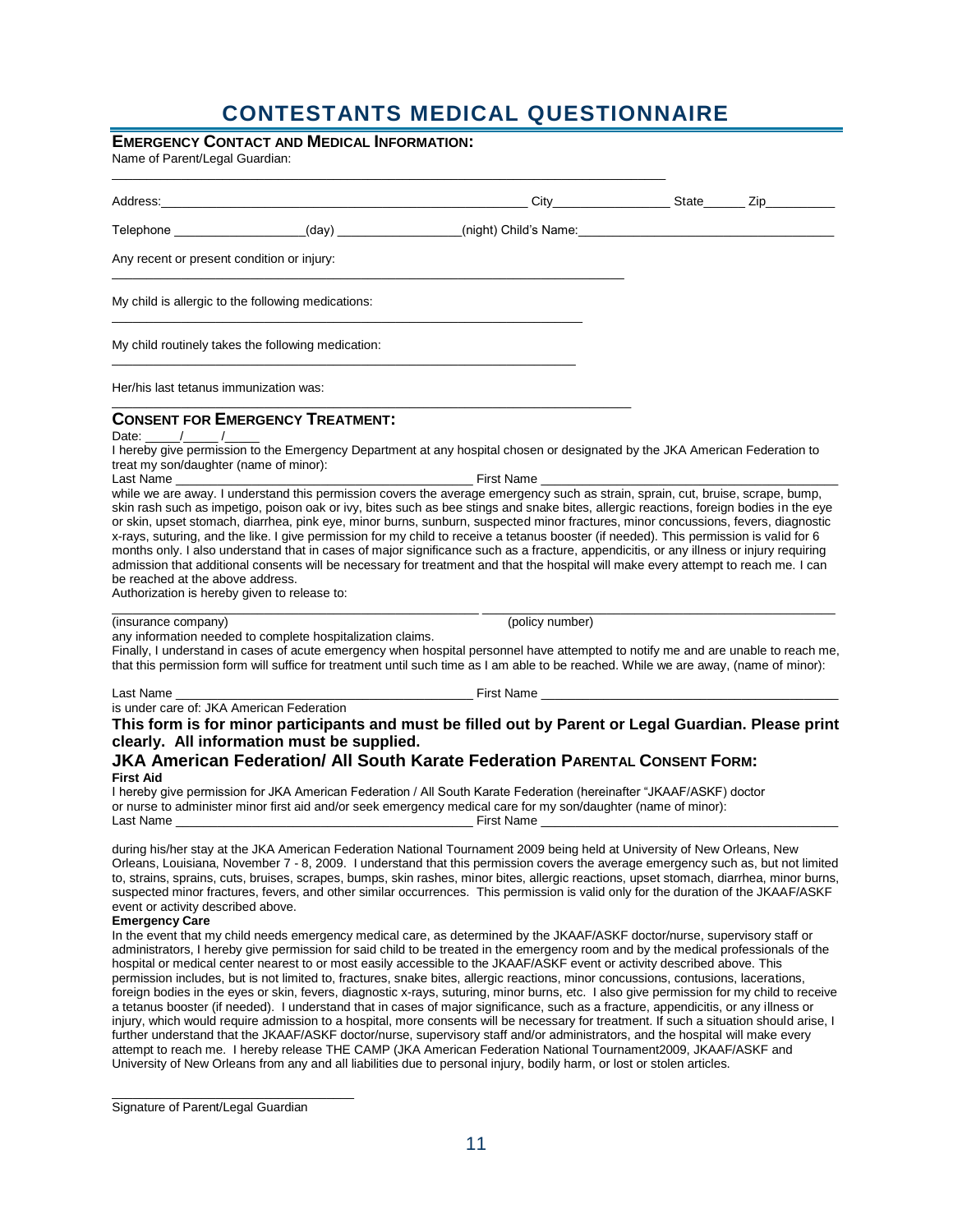### **ADULT DIVISION - GENERAL INFORMATION**

<span id="page-12-0"></span>The National Karate Championships open to ALL JKA Members Only. Competitors must be at least 18 years old to compete in the adult division. JKA/AF competitors must present a current membership card or JKA passport or buy one at the tournament for \$50.

#### **Please Note**

In kumite matches, mouthpiece and padded all cotton gloves are required for all contestants regardless of rank. No contestant will be permitted to compete without both. Only safety glasses will be permitted to be worn during kumite events. Absolutely no jewelry of any type will be permitted to be worn by competitors or officials (with the exception of the JKA tiepin for officials) (male or female).

#### **Nationals Adult lndividual Events**

All individuals will compete in separate events.

*Club Eliminations*; each club of the JKA/AF may recommend a seeding of up to 4 competitors from its club in the following events: Women's Kata, Men's Kata, Women's Kumite, and Men's Kumite. Selection of the final seeding will be decided by the Chief Instructor and/or tournament director according to regional and other considerations.

Four finalists from each individual event will compete in the finals on Sunday November 8, 2009.

Any member of the JKA, who wishes to compete, may do so simply by filling out the appropriate forms and meeting the deadlines for registration.

There are no limits to the number of contestants from one club.

#### **Nationals Adult and Senior Team Events**

JKA rules will apply for all events

*Team Kata*: Each JKA/AF club may send one men's team and one women's team, and one senior team.

Kata teams will compete in the preliminaries on Saturday November 7, 2009. The top three men's Teams, top three women's teams and top three senior teams will advance to the finals Sunday afternoon.

*Team Kumite*: Each men's team will consist of three members and one alternate. Each women's team will consist of three members and one alternate. Each JKA/AF club may send up to two men's and up to two women's kumite team.

Kumite teams will compete in the preliminaries on Saturday November 8, 2009. The top two teams will advance to the finals on Sunday November 8, 2009.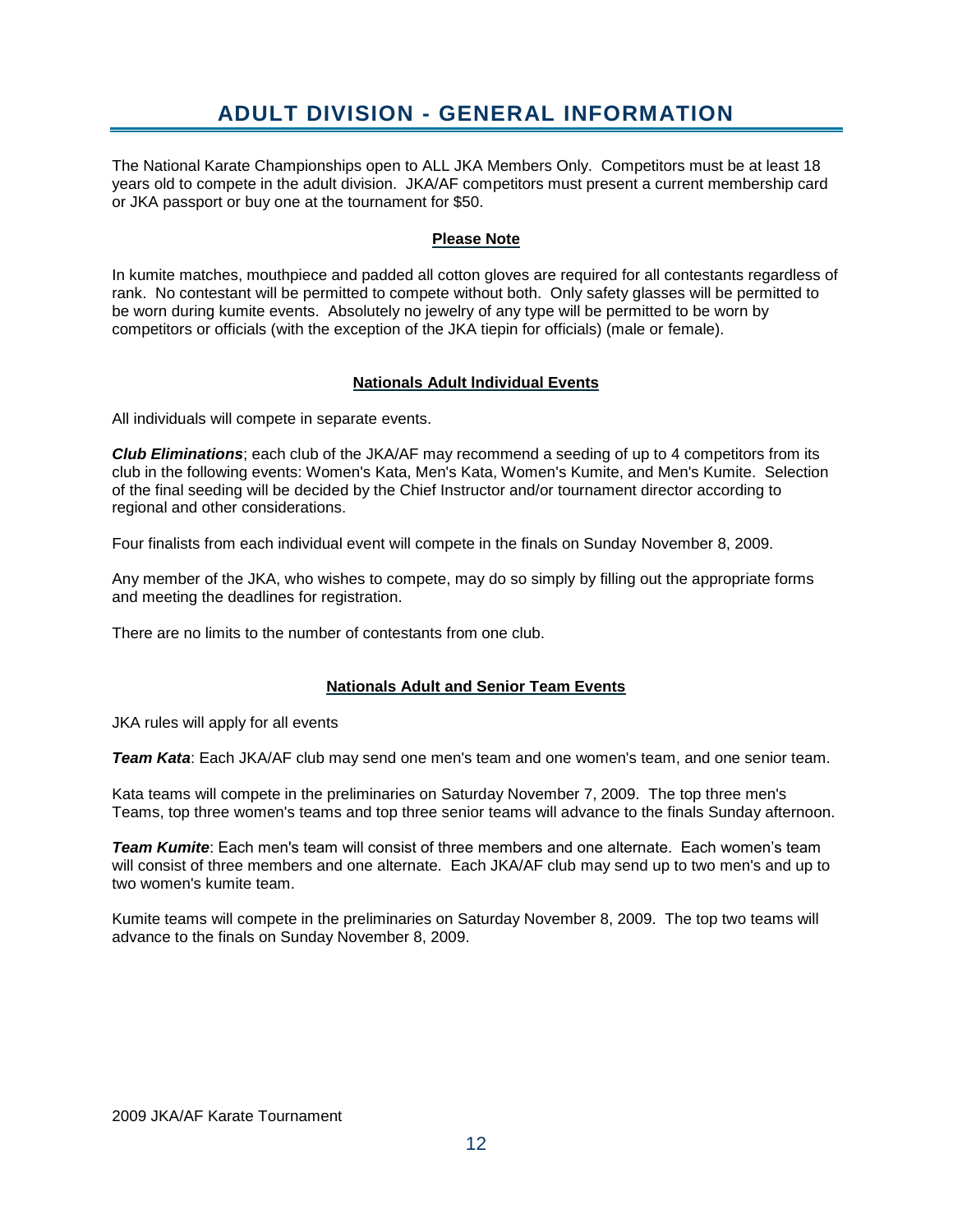### <span id="page-13-0"></span>**ADULT INDIVIDUAL BLACK BELT CLUB REPRESENTATIVE SEEDING FORM**

Categories as follows:

Women's Kata (4) Women's Kumite {4) Men's Kata (4) Men's Kumite {4)

All contestants must pre-register, and all registrations must be postmarked by October 24, 2009. Contestants must be at least 18 years of age. JKA/AF contestants must present a current membership card or JKA passport at check-in.

Registration fees are non-refundable. A single event is \$40 or both events are \$50 per contestant.

**Club**:\_\_\_\_\_\_\_\_\_\_\_\_\_\_\_\_\_\_\_\_\_\_\_\_\_\_\_\_\_\_\_\_\_\_\_\_\_\_\_\_\_\_\_\_\_\_\_\_\_\_\_\_\_\_\_\_\_\_\_\_\_\_\_\_\_\_\_\_\_\_\_\_\_\_\_\_\_

| <b>Men's Kumite:</b>   | <b>Name</b>                   | Rank |
|------------------------|-------------------------------|------|
|                        |                               |      |
|                        |                               |      |
|                        |                               |      |
|                        | 4. $\overline{\phantom{a}}$   |      |
| <b>Women's Kumite:</b> | Name                          | Rank |
|                        |                               |      |
|                        |                               |      |
|                        | $3.$ $\overline{\phantom{a}}$ |      |
|                        |                               |      |
| Men's Kata:            |                               |      |
|                        |                               |      |
|                        |                               |      |
|                        | 3.                            |      |
|                        |                               |      |

#### **Women's Kata**:

| 1. (top seed)          |  |  |  |  |
|------------------------|--|--|--|--|
|                        |  |  |  |  |
|                        |  |  |  |  |
|                        |  |  |  |  |
| Total amount enclosed: |  |  |  |  |

Please make check or money orders payable to: **JKA/AF**<br>Please send to: **706-C P** 

**706-C Phosphor Ave. Metairie, LA 70005**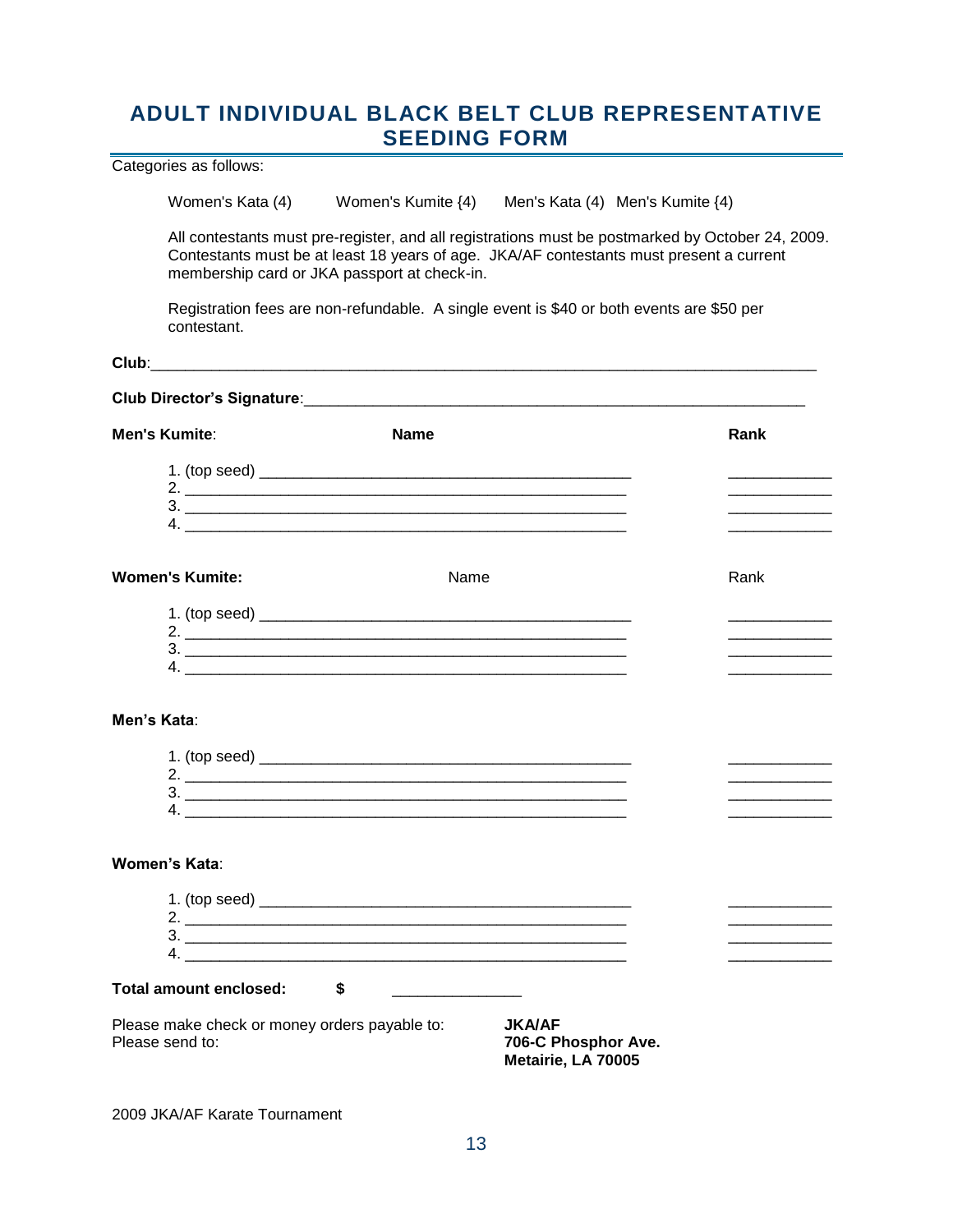### **ADULT INDIVIDUAL REGISTRATION FORM**

<span id="page-14-0"></span>All contestants must pre-register and all registrations must be postmarked by October 24, 2009. Contestants must be at least 18 years of age. JKA/AF contestants must present a current membership card or JKA passport at check-in.

Registration fees are non-refundable A. single event is \$40, and both events are \$50 per contestant. There are no limits to the number of contestants from one club.

**Ranking categories**: White (unranked to 7 kyu); and Colored Belts (6 kyu and 4 kyu);

**Club:**  $\Box$ 

| <b>Name</b> |  |  |  |                                 |
|-------------|--|--|--|---------------------------------|
|             |  |  |  |                                 |
|             |  |  |  |                                 |
|             |  |  |  |                                 |
|             |  |  |  |                                 |
|             |  |  |  |                                 |
|             |  |  |  |                                 |
|             |  |  |  |                                 |
|             |  |  |  |                                 |
|             |  |  |  |                                 |
|             |  |  |  |                                 |
|             |  |  |  |                                 |
|             |  |  |  |                                 |
|             |  |  |  |                                 |
|             |  |  |  | Rank Sex Age Kata Kumite Amount |

**Total amount enclosed: \$** \_\_\_\_\_\_\_\_\_\_\_\_\_\_\_

Please make check or money orders payable to: **JKA/AF**<br>Please send to: **706-C P** 

**706-C Phosphor Ave. Metairie, LA 70005**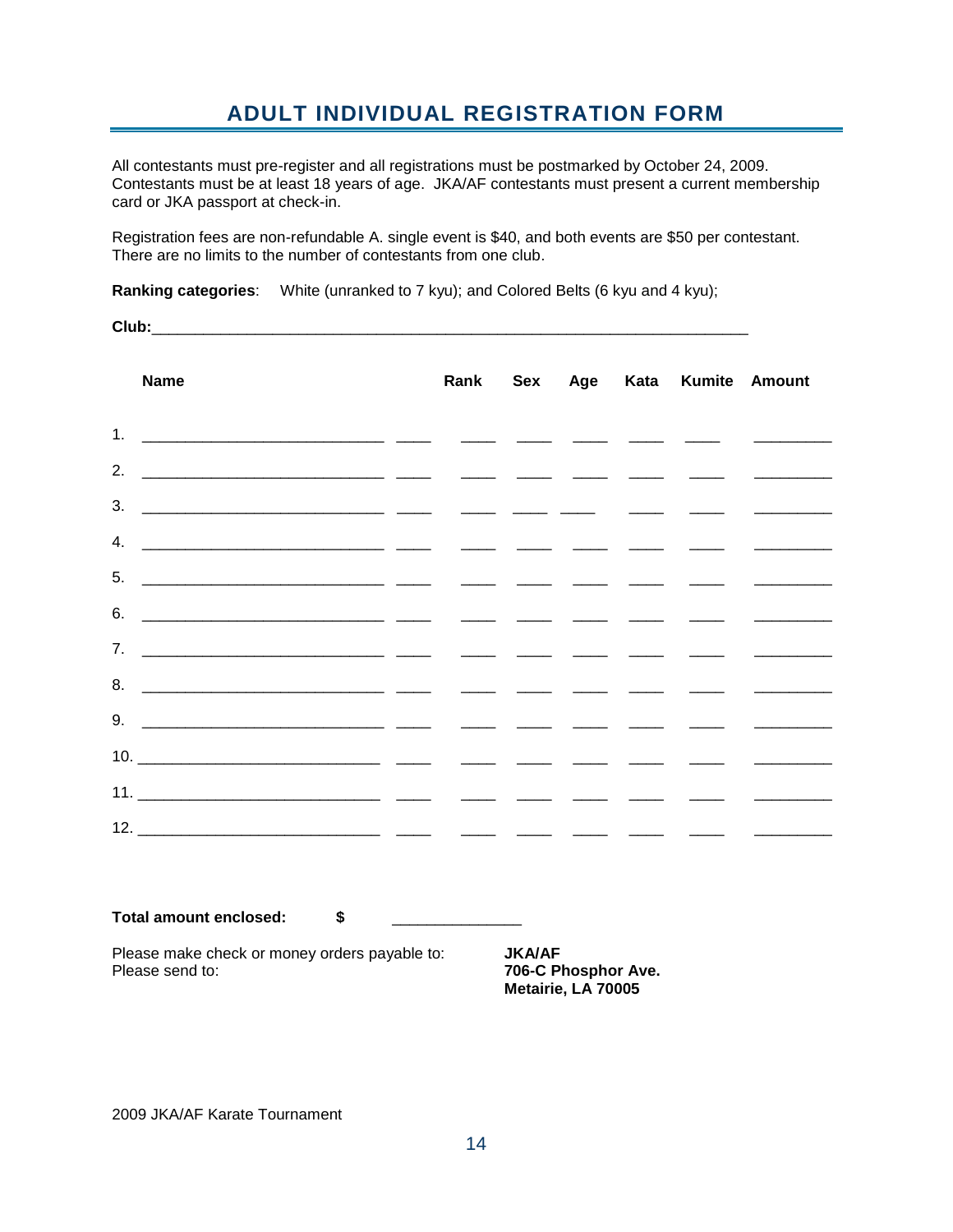### <span id="page-15-0"></span>**BROWN BELT ADULT INDIVIDUAL REGISTRATION FORM**

All contestants must pre-register and all registrations must be postmarked by October 24, 2009. Contestants must be at least 18 years of age. JKA/AF contestants must present a current membership card or JKA passport at check-in.

Registration fees are non-refundable A. single event is \$40, and both events are \$50 per contestant. There are no limits to the number of contestants from one club.

Club:

| <b>Name</b> |  |  | Rank Sex Age Kata Kumite Amount |                                                                                                                                                                                                                                                                                                                                                                                                                                                                            |
|-------------|--|--|---------------------------------|----------------------------------------------------------------------------------------------------------------------------------------------------------------------------------------------------------------------------------------------------------------------------------------------------------------------------------------------------------------------------------------------------------------------------------------------------------------------------|
|             |  |  |                                 |                                                                                                                                                                                                                                                                                                                                                                                                                                                                            |
|             |  |  |                                 | <u> The Common State Common State Common</u>                                                                                                                                                                                                                                                                                                                                                                                                                               |
|             |  |  |                                 |                                                                                                                                                                                                                                                                                                                                                                                                                                                                            |
|             |  |  |                                 |                                                                                                                                                                                                                                                                                                                                                                                                                                                                            |
|             |  |  |                                 |                                                                                                                                                                                                                                                                                                                                                                                                                                                                            |
|             |  |  |                                 |                                                                                                                                                                                                                                                                                                                                                                                                                                                                            |
|             |  |  |                                 |                                                                                                                                                                                                                                                                                                                                                                                                                                                                            |
|             |  |  |                                 | $\frac{1}{2} \left( \frac{1}{2} \right) \left( \frac{1}{2} \right) \left( \frac{1}{2} \right) \left( \frac{1}{2} \right) \left( \frac{1}{2} \right) \left( \frac{1}{2} \right) \left( \frac{1}{2} \right) \left( \frac{1}{2} \right) \left( \frac{1}{2} \right) \left( \frac{1}{2} \right) \left( \frac{1}{2} \right) \left( \frac{1}{2} \right) \left( \frac{1}{2} \right) \left( \frac{1}{2} \right) \left( \frac{1}{2} \right) \left( \frac{1}{2} \right) \left( \frac$ |
|             |  |  |                                 |                                                                                                                                                                                                                                                                                                                                                                                                                                                                            |
|             |  |  |                                 |                                                                                                                                                                                                                                                                                                                                                                                                                                                                            |
|             |  |  |                                 |                                                                                                                                                                                                                                                                                                                                                                                                                                                                            |
|             |  |  |                                 | the control of the control of the control of                                                                                                                                                                                                                                                                                                                                                                                                                               |

**Total amount enclosed: \$** \_\_\_\_\_\_\_\_\_\_\_\_\_\_\_

Please make check or money orders payable to: **JKA/AF**<br>Please send to: **706-C Please** 

**706-C Phosphor Ave. Metairie, LA 70005**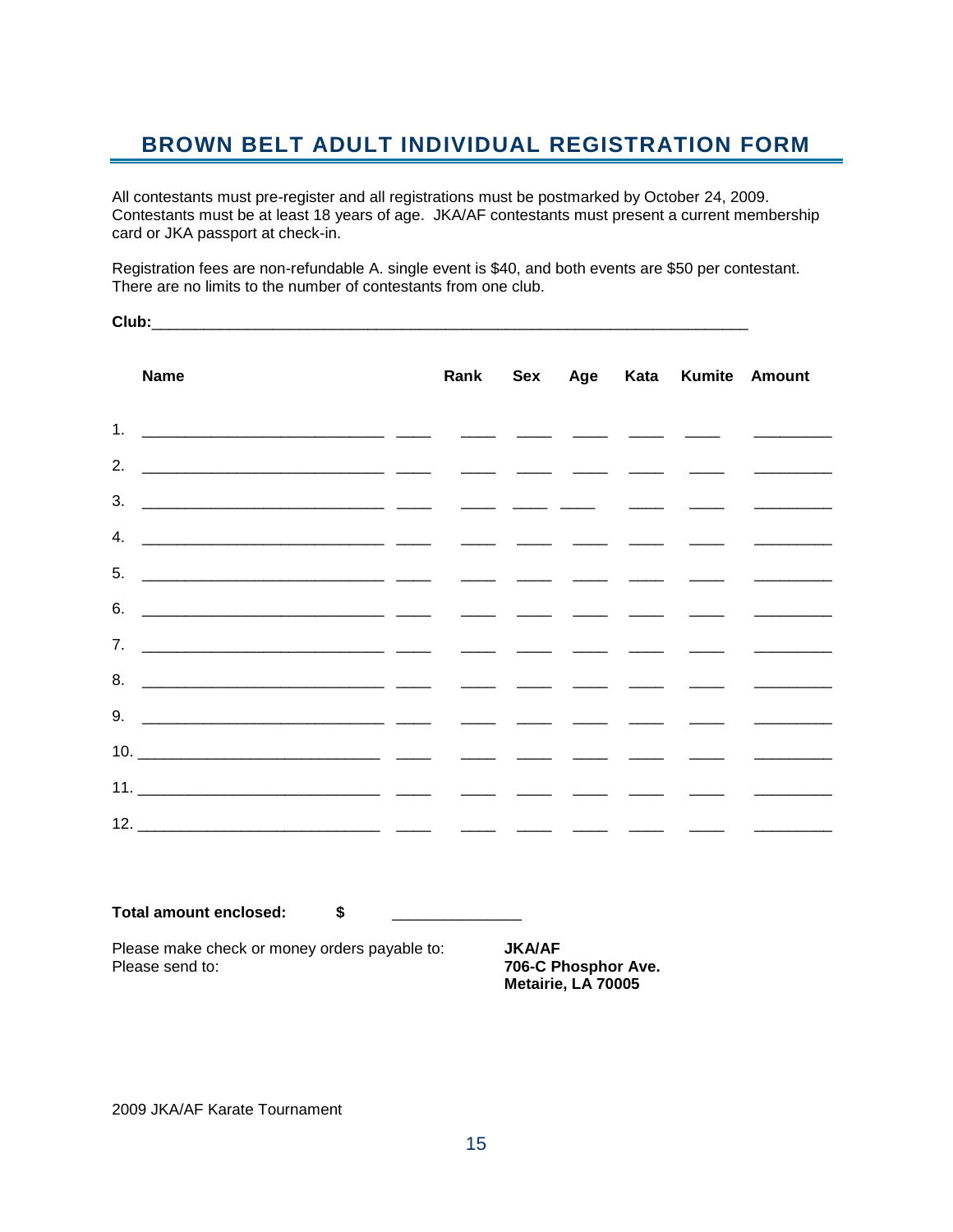### <span id="page-16-0"></span>**BLACK BELT ADULT INDIVIDUAL REGISTRATION FORM**

All contestants must pre-register and all registrations must be postmarked by October 24, 2009.. Contestants must be at least 18 years of age. JKA/AF contestants must present a current membership card or JKA passport at check-in.

Registration fees are non-refundable A. single event is \$40, and both events are \$50 per contestant. There are no limits to the number of contestants from one club.

**Name Rank Sex Age Kata Kumite Amount** 1. \_\_\_\_\_\_\_\_\_\_\_\_\_\_\_\_\_\_\_\_\_\_\_\_\_\_\_\_ \_\_\_\_ \_\_\_\_ \_\_\_\_ \_\_\_\_ \_\_\_\_ \_\_\_\_ \_\_\_\_\_\_\_\_\_ 2. \_\_\_\_\_\_\_\_\_\_\_\_\_\_\_\_\_\_\_\_\_\_\_\_\_\_\_\_ \_\_\_\_ \_\_\_\_ \_\_\_\_ \_\_\_\_ \_\_\_\_ \_\_\_\_ \_\_\_\_\_\_\_\_\_ 3. \_\_\_\_\_\_\_\_\_\_\_\_\_\_\_\_\_\_\_\_\_\_\_\_\_\_\_\_ \_\_\_\_ \_\_\_\_ \_\_\_\_ \_\_\_\_ \_\_\_\_ \_\_\_\_ \_\_\_\_\_\_\_\_\_ 4. \_\_\_\_\_\_\_\_\_\_\_\_\_\_\_\_\_\_\_\_\_\_\_\_\_\_\_\_ \_\_\_\_ \_\_\_\_ \_\_\_\_ \_\_\_\_ \_\_\_\_ \_\_\_\_ \_\_\_\_\_\_\_\_\_  $5.$   $\frac{1}{2}$   $\frac{1}{2}$   $\frac{1}{2}$   $\frac{1}{2}$   $\frac{1}{2}$   $\frac{1}{2}$   $\frac{1}{2}$   $\frac{1}{2}$   $\frac{1}{2}$   $\frac{1}{2}$   $\frac{1}{2}$   $\frac{1}{2}$   $\frac{1}{2}$   $\frac{1}{2}$   $\frac{1}{2}$   $\frac{1}{2}$   $\frac{1}{2}$   $\frac{1}{2}$   $\frac{1}{2}$   $\frac{1}{2}$   $\frac{1}{2}$   $\frac{1}{$ 6. \_\_\_\_\_\_\_\_\_\_\_\_\_\_\_\_\_\_\_\_\_\_\_\_\_\_\_\_ \_\_\_\_ \_\_\_\_ \_\_\_\_ \_\_\_\_ \_\_\_\_ \_\_\_\_ \_\_\_\_\_\_\_\_\_ 7. \_\_\_\_\_\_\_\_\_\_\_\_\_\_\_\_\_\_\_\_\_\_\_\_\_\_\_\_ \_\_\_\_ \_\_\_\_ \_\_\_\_ \_\_\_\_ \_\_\_\_ \_\_\_\_ \_\_\_\_\_\_\_\_\_ 8. \_\_\_\_\_\_\_\_\_\_\_\_\_\_\_\_\_\_\_\_\_\_\_\_\_\_\_\_ \_\_\_\_ \_\_\_\_ \_\_\_\_ \_\_\_\_ \_\_\_\_ \_\_\_\_ \_\_\_\_\_\_\_\_\_ 9. \_\_\_\_\_\_\_\_\_\_\_\_\_\_\_\_\_\_\_\_\_\_\_\_\_\_\_\_ \_\_\_\_ \_\_\_\_ \_\_\_\_ \_\_\_\_ \_\_\_\_ \_\_\_\_ \_\_\_\_\_\_\_\_\_ 10. \_\_\_\_\_\_\_\_\_\_\_\_\_\_\_\_\_\_\_\_\_\_\_\_\_\_\_\_ \_\_\_\_ \_\_\_\_ \_\_\_\_ \_\_\_\_ \_\_\_\_ \_\_\_\_ \_\_\_\_\_\_\_\_\_ 11. \_\_\_\_\_\_\_\_\_\_\_\_\_\_\_\_\_\_\_\_\_\_\_\_\_\_\_\_ \_\_\_\_ \_\_\_\_ \_\_\_\_ \_\_\_\_ \_\_\_\_ \_\_\_\_ \_\_\_\_\_\_\_\_\_ 12. \_\_\_\_\_\_\_\_\_\_\_\_\_\_\_\_\_\_\_\_\_\_\_\_\_\_\_\_ \_\_\_\_ \_\_\_\_ \_\_\_\_ \_\_\_\_ \_\_\_\_ \_\_\_\_ \_\_\_\_\_\_\_\_\_

**Total amount enclosed: \$** \_\_\_\_\_\_\_\_\_\_\_\_\_\_\_

Please make check or money orders payable to: **JKA/AF** Please send to: **706-C Phosphor Ave.**

**Metairie, LA 70005**

Club: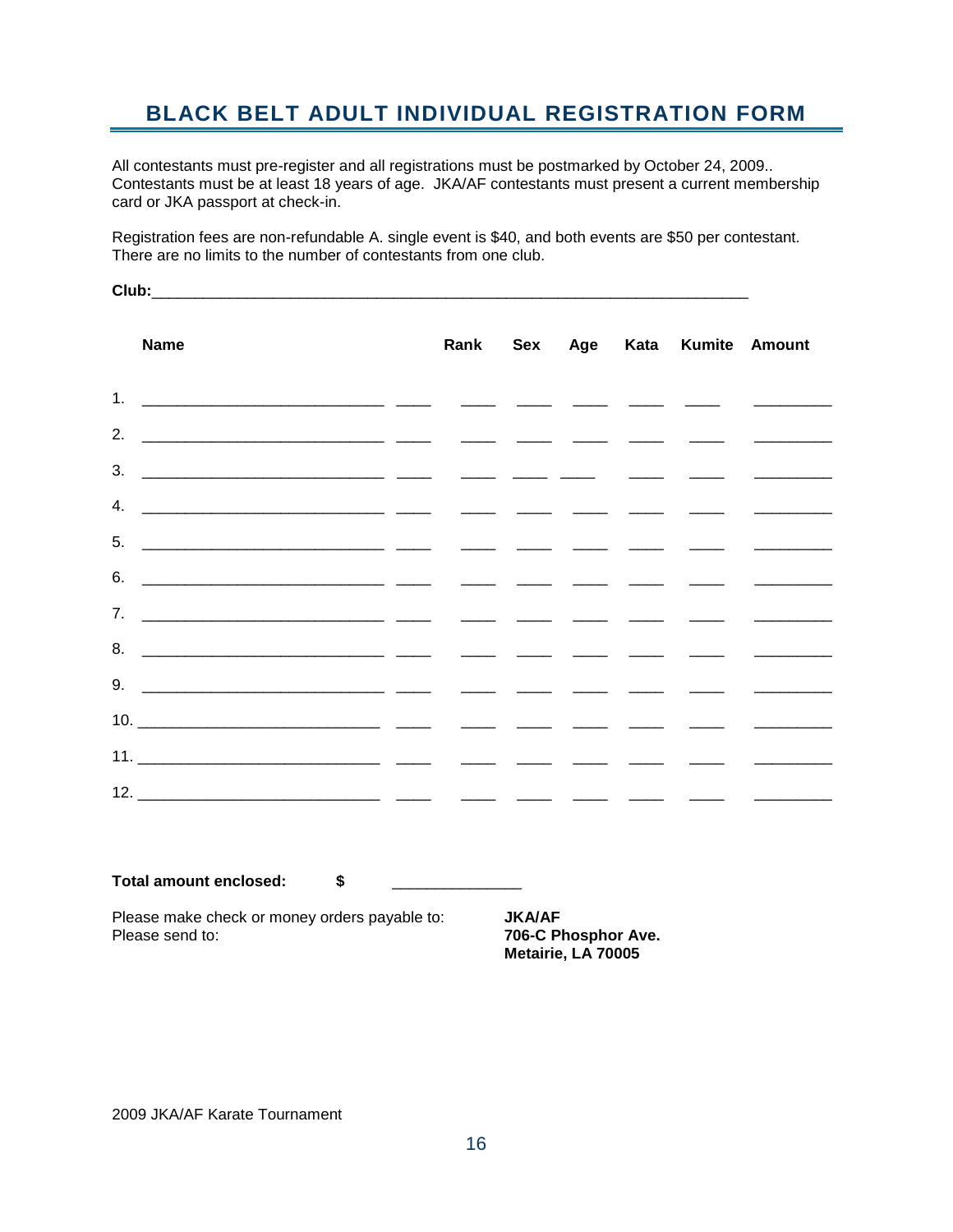### **ADULT CLUB TEAM REGISTRATION FORM**

<span id="page-17-0"></span>Each club may send **one team** for each of the following team events. Men's Team Kata, Women's Team Kata

Each club may send up to **two teams** for each of the following team events Men's Team Kumite, Women's Team Kumite,

> All teams must pre-register, and all registrations must be postmarked by October 24, 2009. Contestants must be at least 18 years of age. JKA/AF contestants all ranks must present a current membership card or JKA passport at check-in. Team registration \$100 per team. Registration fees are non-refundable.

| Club:                                                            |                                                            |                                         |
|------------------------------------------------------------------|------------------------------------------------------------|-----------------------------------------|
|                                                                  |                                                            |                                         |
| <b>Men's Team Kumite:</b>                                        | <b>Name</b>                                                | Rank                                    |
|                                                                  |                                                            |                                         |
| 2. $\overline{\phantom{a}}$                                      |                                                            |                                         |
|                                                                  |                                                            |                                         |
|                                                                  |                                                            |                                         |
| <b>Women's Team Kumite:</b>                                      | Name                                                       | Rank                                    |
|                                                                  |                                                            |                                         |
|                                                                  |                                                            |                                         |
|                                                                  |                                                            | the control of the control of the       |
|                                                                  |                                                            | and the state of the state of the state |
| Team Kata: (Kata teams may be any combination of men and women)  |                                                            |                                         |
|                                                                  |                                                            |                                         |
|                                                                  |                                                            |                                         |
|                                                                  |                                                            |                                         |
|                                                                  |                                                            | and the control of the control of       |
| Total amount enclosed:<br>\$                                     |                                                            |                                         |
| Please make check or money orders payable to:<br>Please send to: | <b>JKA/AF</b><br>706-C Phosphor Ave.<br>Metairie, LA 70005 |                                         |
| 2009 JKA/AF Karate Tournament                                    |                                                            |                                         |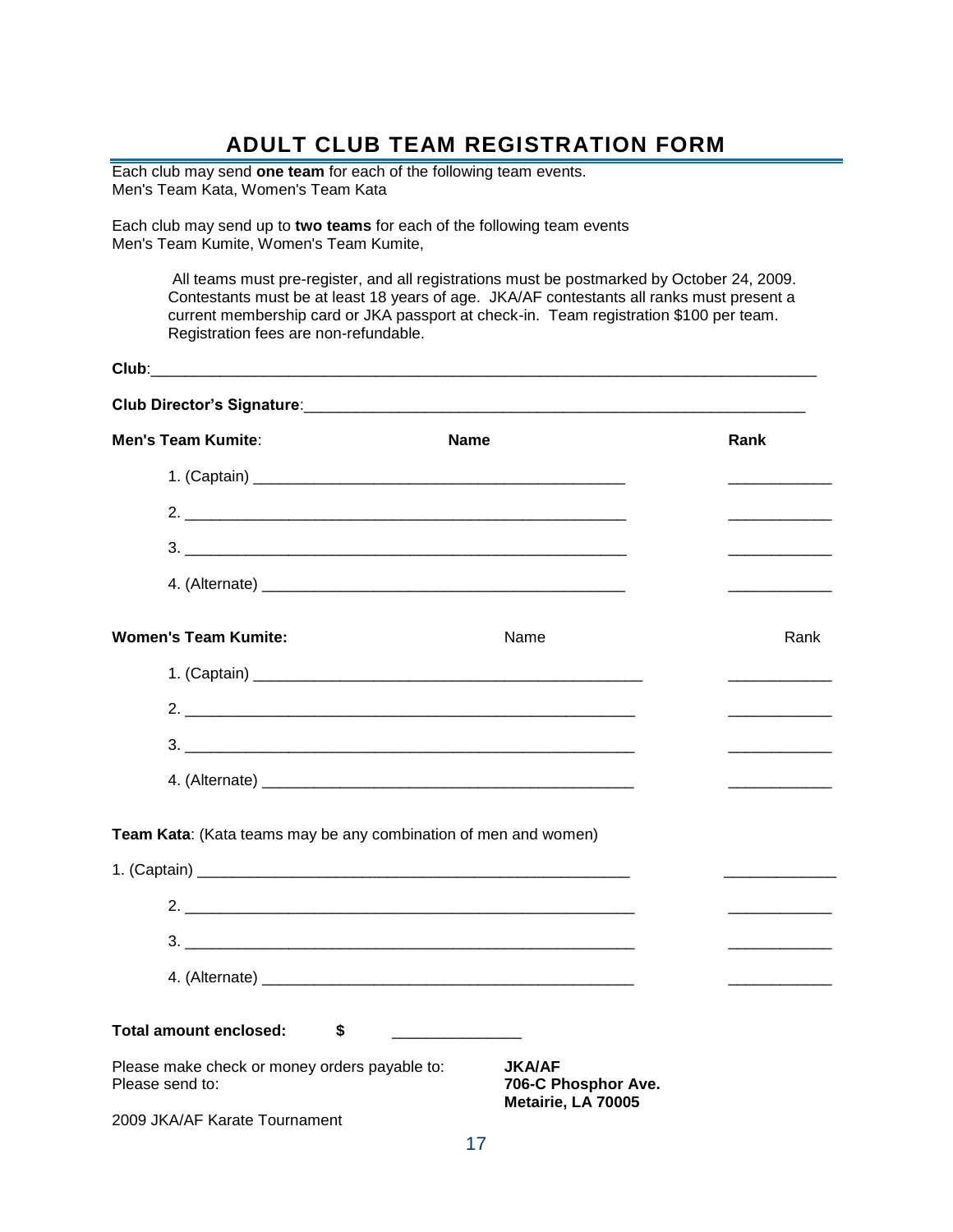### **SENIOR DIVISION QUALIFICATIONS AND RULES**

<span id="page-18-0"></span>All contestants must pre-register and all registrations must be postmarked by October 24, 2009. Contestants must be at least 45 years of. JKA/AF contestants must present current membership card or JKA passport at check-in.

The competition is open to both male and female competitors. Male and Females will compete in separate divisions.

Categories as follows:

Men's Individual Kata Womens' Individual Kata Men's Team Kata Women's Team Kata

#### **Nationals Senior lndividual Events**

All individuals will compete in separate events: Men's Individual Kata Womens' Individual Kata

Four finalists from each individual event will compete in the finals on Sunday November 8, 2009.

Any member of the JKA, who wishes to compete, may do so simply by filling out the appropriate forms and meeting the deadlines for registration.

There are no limits to the number of contestants from one club.

#### **Nationals Senior Team Events**

*Team Kata*: Each JKA/AF club may send one men's team and one women's team, and one senior team.

Kata teams will compete in the preliminaries on Saturday November 7, 2009. The top three men's Teams, top three women's teams and top three senior teams will advance to the finals Sunday afternoon.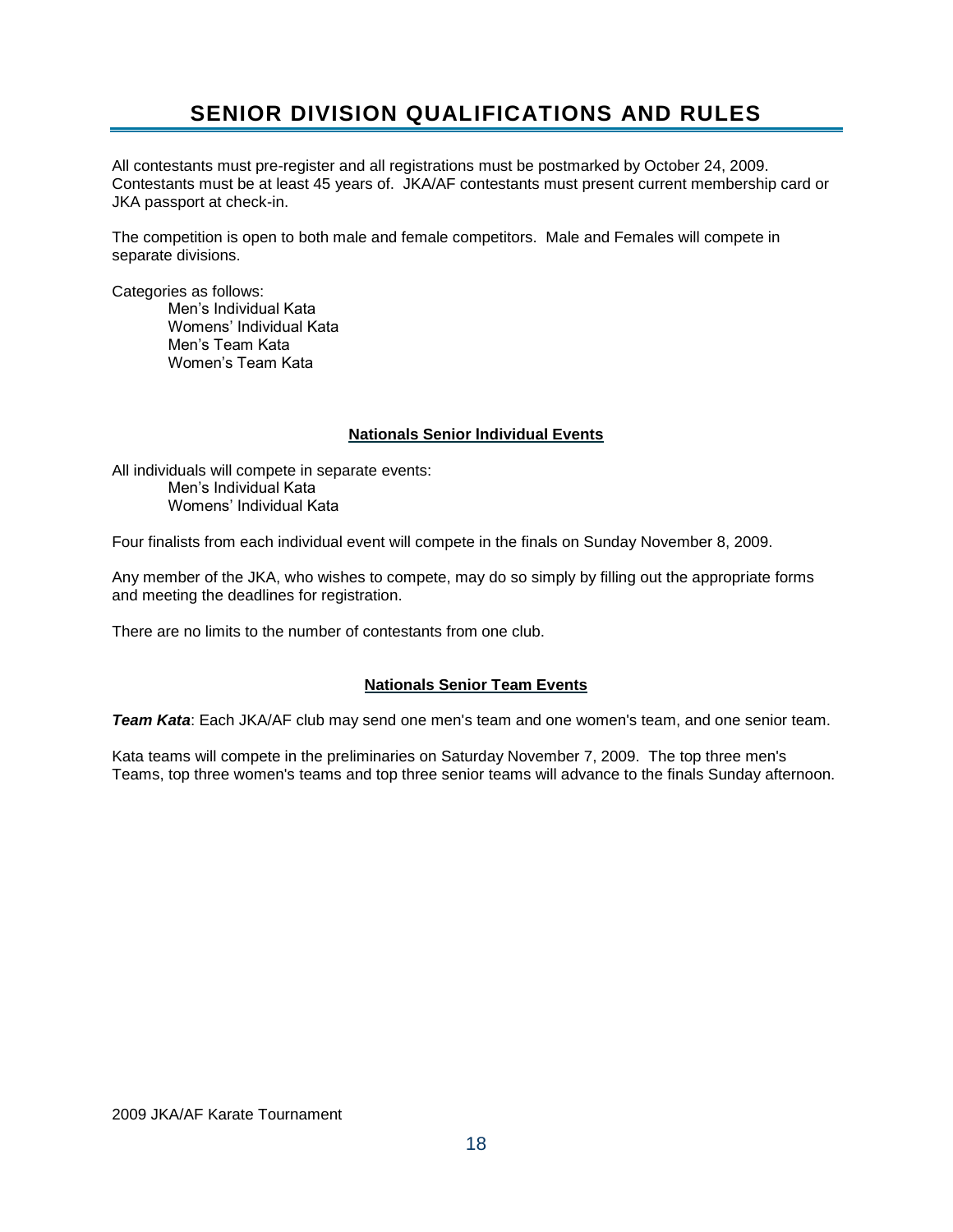### **SENIOR INDIVIDUAL REGISTRATION FORM**

<span id="page-19-0"></span>All contestants must pre-register and all registrations must be postmarked by October 24, 2009. Contestants must be at least 45 years of age. JKA/AF contestants must present current membership card or JKA passport at check-in.

Registration fees are non-refundable. A single event is \$40, both event are \$50 per contestant. There are no limits to the number of contestants from one club.

**Ranking categories**: White (unranked to 7 kyu); and Colored Belts (6 kyu and 4 kyu);

| <b>Name</b>                                                                                                                                                                                                                                                                                                                                                                                                                                                         | Rank                                                                               |                          |                                                                                                                                                                                                                                                                                                                                                                                                                                                                                                 | Sex Age Kata Amount                                                                                                                                                                                                                                                                                                                                                                                                                                                                    |
|---------------------------------------------------------------------------------------------------------------------------------------------------------------------------------------------------------------------------------------------------------------------------------------------------------------------------------------------------------------------------------------------------------------------------------------------------------------------|------------------------------------------------------------------------------------|--------------------------|-------------------------------------------------------------------------------------------------------------------------------------------------------------------------------------------------------------------------------------------------------------------------------------------------------------------------------------------------------------------------------------------------------------------------------------------------------------------------------------------------|----------------------------------------------------------------------------------------------------------------------------------------------------------------------------------------------------------------------------------------------------------------------------------------------------------------------------------------------------------------------------------------------------------------------------------------------------------------------------------------|
| 1.                                                                                                                                                                                                                                                                                                                                                                                                                                                                  |                                                                                    |                          |                                                                                                                                                                                                                                                                                                                                                                                                                                                                                                 |                                                                                                                                                                                                                                                                                                                                                                                                                                                                                        |
| 2.<br>$\begin{picture}(100,100) \put(0,0){\line(1,0){10}} \put(10,0){\line(1,0){10}} \put(10,0){\line(1,0){10}} \put(10,0){\line(1,0){10}} \put(10,0){\line(1,0){10}} \put(10,0){\line(1,0){10}} \put(10,0){\line(1,0){10}} \put(10,0){\line(1,0){10}} \put(10,0){\line(1,0){10}} \put(10,0){\line(1,0){10}} \put(10,0){\line(1,0){10}} \put(10,0){\line$                                                                                                           | $\overline{\phantom{a}}$ and $\overline{\phantom{a}}$ and $\overline{\phantom{a}}$ |                          |                                                                                                                                                                                                                                                                                                                                                                                                                                                                                                 |                                                                                                                                                                                                                                                                                                                                                                                                                                                                                        |
| $3.$ $1.$ $2.$                                                                                                                                                                                                                                                                                                                                                                                                                                                      |                                                                                    |                          |                                                                                                                                                                                                                                                                                                                                                                                                                                                                                                 |                                                                                                                                                                                                                                                                                                                                                                                                                                                                                        |
| 4.<br><u> 1989 - Jan Barnett, fransk politiker og den større og den større og den større og den større og den større og</u>                                                                                                                                                                                                                                                                                                                                         | $\overline{\phantom{a}}$                                                           |                          |                                                                                                                                                                                                                                                                                                                                                                                                                                                                                                 |                                                                                                                                                                                                                                                                                                                                                                                                                                                                                        |
| 5.<br>$\mathbf{F} = \frac{1}{2} \left[ \frac{1}{2} \frac{1}{2} \left( \frac{1}{2} \frac{1}{2} \frac{1}{2} \frac{1}{2} \frac{1}{2} \frac{1}{2} \frac{1}{2} \frac{1}{2} \frac{1}{2} \frac{1}{2} \frac{1}{2} \frac{1}{2} \frac{1}{2} \frac{1}{2} \frac{1}{2} \frac{1}{2} \frac{1}{2} \frac{1}{2} \frac{1}{2} \frac{1}{2} \frac{1}{2} \frac{1}{2} \frac{1}{2} \frac{1}{2} \frac{1}{2} \frac{1}{2} \frac{1$                                                              | $\overline{\phantom{a}}$                                                           |                          |                                                                                                                                                                                                                                                                                                                                                                                                                                                                                                 | $\begin{array}{cccccccccc} \multicolumn{2}{c}{} & \multicolumn{2}{c}{} & \multicolumn{2}{c}{} & \multicolumn{2}{c}{} & \multicolumn{2}{c}{} & \multicolumn{2}{c}{} & \multicolumn{2}{c}{} & \multicolumn{2}{c}{} & \multicolumn{2}{c}{} & \multicolumn{2}{c}{} & \multicolumn{2}{c}{} & \multicolumn{2}{c}{} & \multicolumn{2}{c}{} & \multicolumn{2}{c}{} & \multicolumn{2}{c}{} & \multicolumn{2}{c}{} & \multicolumn{2}{c}{} & \multicolumn{2}{c}{} & \multicolumn{2}{c}{} & \mult$ |
| 6.<br>$\mathcal{L} = \frac{1}{\sqrt{2\pi}}\left[\frac{1}{\sqrt{2\pi}}\frac{\left(\frac{1}{\sqrt{2\pi}}\right)^{2}}{\left(\frac{1}{\sqrt{2\pi}}\right)^{2}}\frac{\left(\frac{1}{\sqrt{2\pi}}\right)^{2}}{\left(\frac{1}{\sqrt{2\pi}}\right)^{2}}\frac{\left(\frac{1}{\sqrt{2\pi}}\right)^{2}}{\left(\frac{1}{\sqrt{2\pi}}\right)^{2}}\frac{\left(\frac{1}{\sqrt{2\pi}}\right)^{2}}{\left(\frac{1}{\sqrt{2\pi}}\right)^{2}}\frac{\left(\frac{1}{\sqrt{2\pi}}\right)^$ | $\frac{1}{2}$                                                                      | $\overline{\phantom{a}}$ |                                                                                                                                                                                                                                                                                                                                                                                                                                                                                                 |                                                                                                                                                                                                                                                                                                                                                                                                                                                                                        |
| 7 <sub>1</sub><br>$\ddotsc$ . The contract of the contract of the contract of the contract of the contract of the contract of the contract of the contract of the contract of the contract of the contract of the contract of the contract of the                                                                                                                                                                                                                   | $\overline{\phantom{a}}$ and $\overline{\phantom{a}}$ and $\overline{\phantom{a}}$ |                          |                                                                                                                                                                                                                                                                                                                                                                                                                                                                                                 |                                                                                                                                                                                                                                                                                                                                                                                                                                                                                        |
| 8.                                                                                                                                                                                                                                                                                                                                                                                                                                                                  |                                                                                    |                          |                                                                                                                                                                                                                                                                                                                                                                                                                                                                                                 |                                                                                                                                                                                                                                                                                                                                                                                                                                                                                        |
|                                                                                                                                                                                                                                                                                                                                                                                                                                                                     |                                                                                    |                          |                                                                                                                                                                                                                                                                                                                                                                                                                                                                                                 |                                                                                                                                                                                                                                                                                                                                                                                                                                                                                        |
|                                                                                                                                                                                                                                                                                                                                                                                                                                                                     |                                                                                    |                          | $\begin{tabular}{ll} \multicolumn{2}{c} {\textbf{1}} & \multicolumn{2}{c} {\textbf{2}} & \multicolumn{2}{c} {\textbf{3}} & \multicolumn{2}{c} {\textbf{4}} \\ \multicolumn{2}{c} {\textbf{1}} & \multicolumn{2}{c} {\textbf{2}} & \multicolumn{2}{c} {\textbf{3}} & \multicolumn{2}{c} {\textbf{4}} \\ \multicolumn{2}{c} {\textbf{1}} & \multicolumn{2}{c} {\textbf{1}} & \multicolumn{2}{c} {\textbf{1}} & \multicolumn{2}{c} {\textbf{1}} \\ \multicolumn{2}{c} {\textbf{1}} & \multicolumn$ |                                                                                                                                                                                                                                                                                                                                                                                                                                                                                        |
|                                                                                                                                                                                                                                                                                                                                                                                                                                                                     |                                                                                    |                          |                                                                                                                                                                                                                                                                                                                                                                                                                                                                                                 |                                                                                                                                                                                                                                                                                                                                                                                                                                                                                        |
|                                                                                                                                                                                                                                                                                                                                                                                                                                                                     | $\overline{\phantom{a}}$                                                           |                          |                                                                                                                                                                                                                                                                                                                                                                                                                                                                                                 | $\frac{1}{2}$                                                                                                                                                                                                                                                                                                                                                                                                                                                                          |
|                                                                                                                                                                                                                                                                                                                                                                                                                                                                     |                                                                                    |                          |                                                                                                                                                                                                                                                                                                                                                                                                                                                                                                 | <u> 1999 - Jan James James (h. 1989)</u>                                                                                                                                                                                                                                                                                                                                                                                                                                               |
|                                                                                                                                                                                                                                                                                                                                                                                                                                                                     |                                                                                    |                          |                                                                                                                                                                                                                                                                                                                                                                                                                                                                                                 |                                                                                                                                                                                                                                                                                                                                                                                                                                                                                        |
| Total amount enclosed: \$                                                                                                                                                                                                                                                                                                                                                                                                                                           |                                                                                    |                          |                                                                                                                                                                                                                                                                                                                                                                                                                                                                                                 |                                                                                                                                                                                                                                                                                                                                                                                                                                                                                        |
| Please make check or money orders payable to:<br>Please send to:                                                                                                                                                                                                                                                                                                                                                                                                    | <b>JKA/AF</b><br>706-C Phosphor Ave.                                               |                          |                                                                                                                                                                                                                                                                                                                                                                                                                                                                                                 |                                                                                                                                                                                                                                                                                                                                                                                                                                                                                        |

2009 JKA/AF Karate Tournament

**Metairie, LA 70005**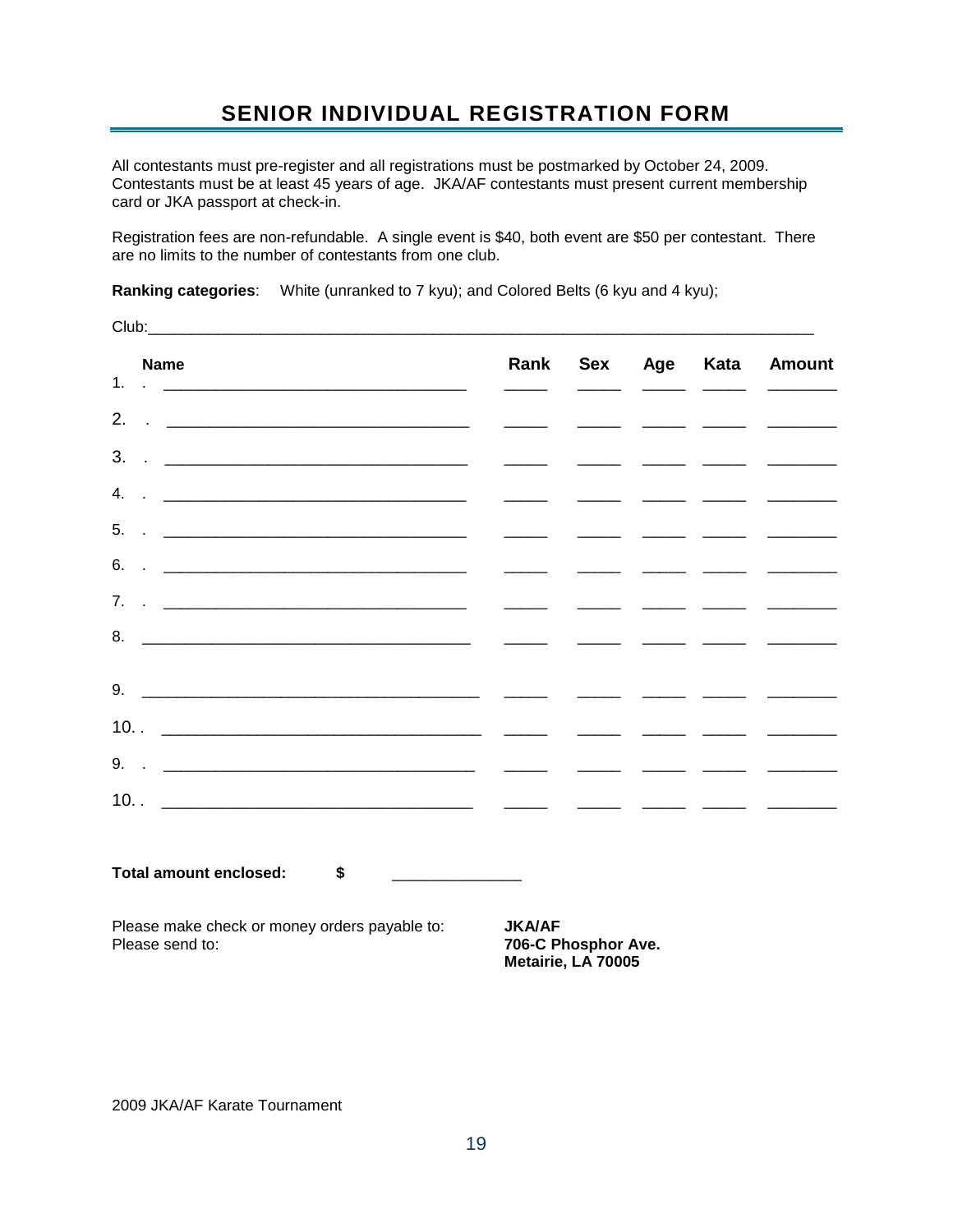### <span id="page-20-0"></span>**BROWN BELTS SENIOR INDIVIDUAL REGISTRATION FORM**

All contestants must pre-register and all registrations must be postmarked by October 24, 2009.. Contestants must be at least 45 years of age. JKA/AF contestants must present current membership card or JKA passport at check-in.

Registration fees are non-refundable. A single event is \$40, both event are \$50 per contestant. There are no limits to the number of contestants from one club.

| <b>Name</b>                                                                                                                                                                                                                                            |  |  | Rank Sex Age Kata Amount |
|--------------------------------------------------------------------------------------------------------------------------------------------------------------------------------------------------------------------------------------------------------|--|--|--------------------------|
|                                                                                                                                                                                                                                                        |  |  |                          |
|                                                                                                                                                                                                                                                        |  |  |                          |
|                                                                                                                                                                                                                                                        |  |  |                          |
| 4.                                                                                                                                                                                                                                                     |  |  |                          |
|                                                                                                                                                                                                                                                        |  |  |                          |
|                                                                                                                                                                                                                                                        |  |  |                          |
| 7 <sub>1</sub><br><u>and the second contract of the second contract of the second contract of the second contract of the second contract of the second contract of the second contract of the second contract of the second contract of the second</u> |  |  |                          |
|                                                                                                                                                                                                                                                        |  |  |                          |
|                                                                                                                                                                                                                                                        |  |  |                          |
|                                                                                                                                                                                                                                                        |  |  |                          |
|                                                                                                                                                                                                                                                        |  |  |                          |
|                                                                                                                                                                                                                                                        |  |  |                          |
| Total amount enclosed: \$<br><u> 1986 - Johann Barbara, martin d</u>                                                                                                                                                                                   |  |  |                          |

Please make check or money orders payable to: **JKA/AF**<br>Please send to: **706-C P** 

**706-C Phosphor Ave. Metairie, LA 70005**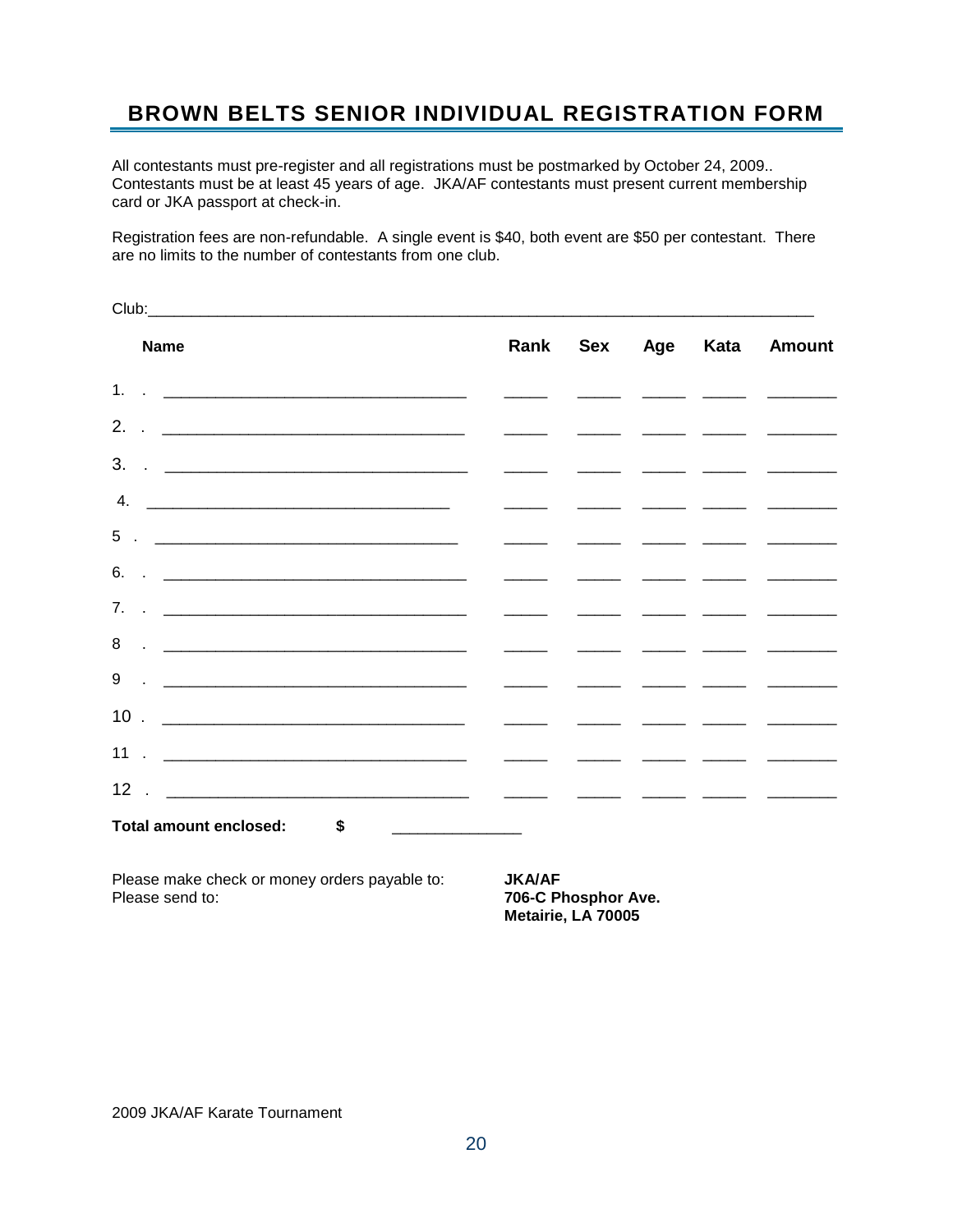### <span id="page-21-0"></span>**BLACK BELTS SENIOR INDIVIDUAL REGISTRATION FORM**

All contestants must pre-register and all registrations must be postmarked by October, 2009. Contestants must be at least 45 years of age. JKA/AF contestants must present current membership card or JKA passport at check-in.

Registration fees are non-refundable. A single event is \$40, both event are \$50 per contestant. There are no limits to the number of contestants from one club.

| <b>Name</b>                   |                                                                                    |  | Rank Sex Age Kata Amount |
|-------------------------------|------------------------------------------------------------------------------------|--|--------------------------|
|                               |                                                                                    |  |                          |
| 2.                            |                                                                                    |  |                          |
|                               | $\overline{\phantom{a}}$                                                           |  |                          |
| 4.                            |                                                                                    |  |                          |
|                               | $\overline{\phantom{a}}$ and $\overline{\phantom{a}}$ and $\overline{\phantom{a}}$ |  |                          |
|                               |                                                                                    |  |                          |
|                               |                                                                                    |  |                          |
| 8                             |                                                                                    |  |                          |
| 9                             |                                                                                    |  |                          |
|                               | $\overline{\phantom{a}}$                                                           |  |                          |
| $11$ $\overline{\phantom{a}}$ |                                                                                    |  |                          |
|                               |                                                                                    |  |                          |
| Total amount enclosed: \$     |                                                                                    |  |                          |

Please make check or money orders payable to: **JKA/AF**<br>Please send to: **706-C P** 

**706-C Phosphor Ave. Metairie, LA 70005**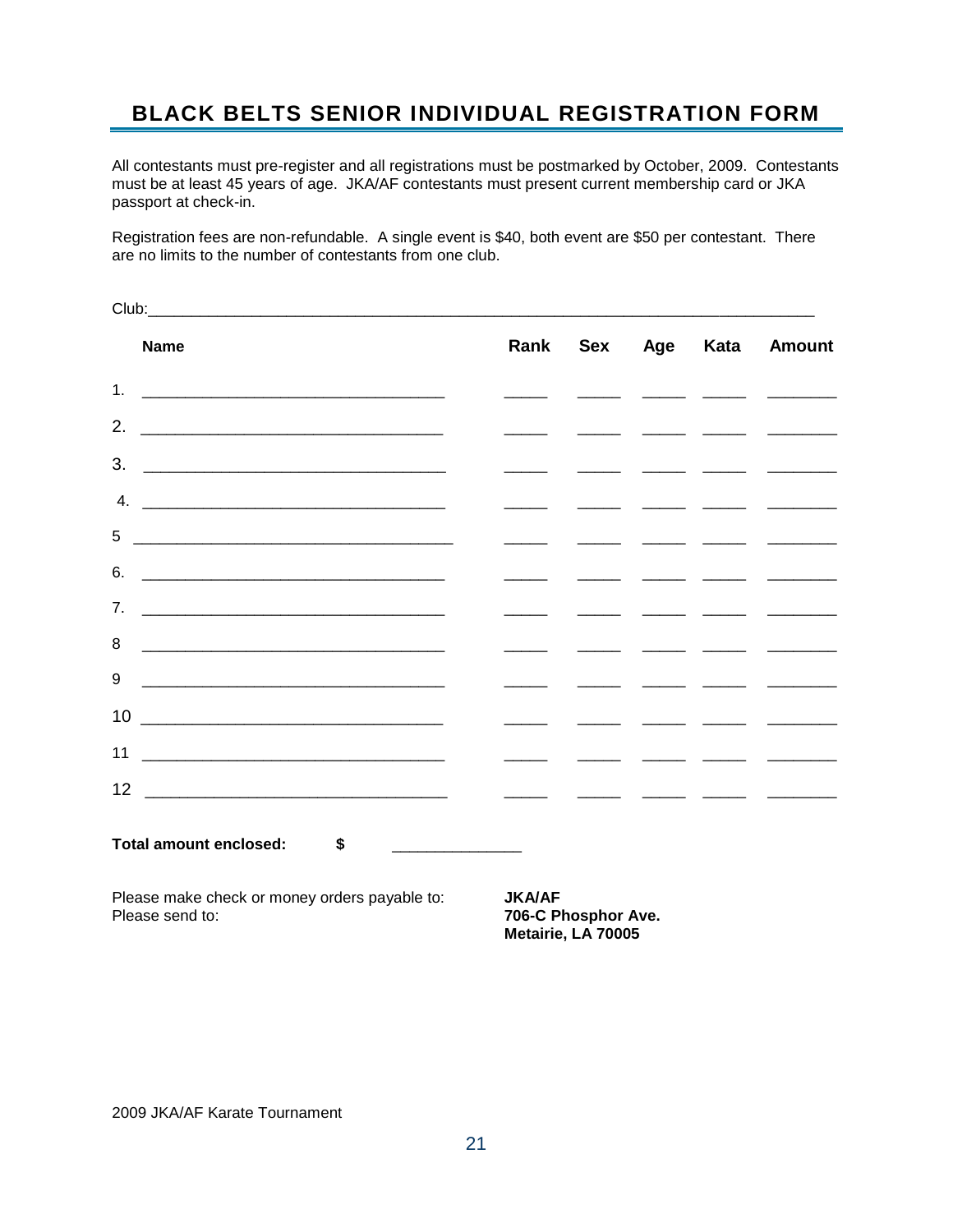### **SENIOR TEAM KATA REGISTRATION FORM**

<span id="page-22-0"></span>Each club may send one kata team for the Senior Team Kata Event Teams may be a mix of male and female.

All teams must pre-register, and all registrations must be postmarked by October 24, 2009. Contestants must be at least 45 years of age. JKA/AF contestants must present current membership card or JKA passport at check-in. Team registration \$100 per team. Registration fee is non-refundable.

| Club:                      |  |  |
|----------------------------|--|--|
|                            |  |  |
| Club Director's Signature: |  |  |

| <b>Senior Team Kata:</b><br>1. | <b>Name</b>                                   |                                                            | Rank |
|--------------------------------|-----------------------------------------------|------------------------------------------------------------|------|
| 2.                             |                                               |                                                            |      |
| 3.                             |                                               |                                                            |      |
| 4.                             |                                               |                                                            |      |
| Total amount enclosed:         | S                                             |                                                            |      |
| Please send to:                | Please make check or money orders payable to: | <b>JKA/AF</b><br>706-C Phosphor Ave.<br>Metairie, LA 70005 |      |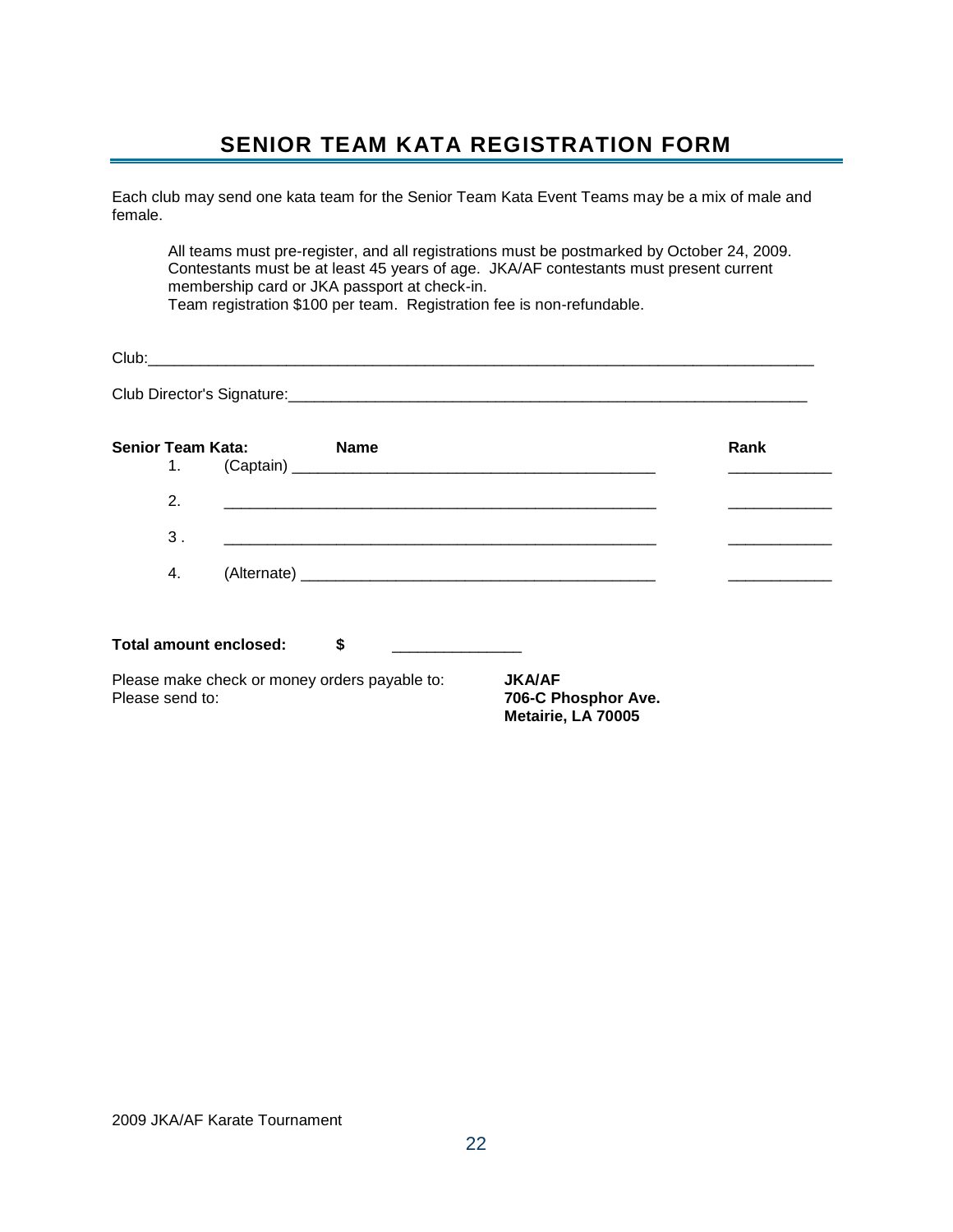### **COLLEGIATE GENERAL INFORMATION**

<span id="page-23-0"></span>The National Collegiate Karate Tournament is open to ALL JKA members who are full-time Graduate or undergraduate students in good standing of a United States College University or Junior College. Competitors must be at least 18 years old. Competitors must present valid proof of full time status and current JKA/AF cards. In team competition, all members of a team must be students of the same school.

Competition rules for kumite and kata contestants and judges are those established by the JKA/AF. Please take note of specific contest rules listed below.

#### **Collegiate Individual Events**

The following individual events will be included:

White Belts **Brown and Belts** Colored Belts **Brown and Black Belts** (Unranked to 7thkyu) (6, 5, 4 kyu) (3b kyu and above)<br>Men's/Women's kata (1990) Men's/Women's kata (1990) (30 kyu and above) Men's/Women's kata **Women's kata** Men's kumite Men's kumite Men's kata Women's kumite Women's kumite Women's kumite

Men's kumite

White and colored belt competition will conclude on Saturday November 7,2009. Brown and black belt finals will conclude on Sunday November 8, 2009. The top three male and three female kata and top two kumite contestants will advance to Sunday finals.

There is no limit to the number of contestants from one school.

#### **CollegiateTeam Events**

All members of a collegiate team must be from the same college/university. Only one team per School in each event is allowed.

#### **Team Kata**:

- A. Teams maybe composed of any combination of ranks and any combination of men and women.
- B. The top three teams will advance to Sunday's finals.

#### **Team Kumite:**

- A. Teams maybe composed of any combination of ranks for men's team and for women's team.
- B. A team is composed of three members and one alternate.
- C. The top two teams will advance to Sunday's finals'
- D. The third place team will be determined at Saturday's competition.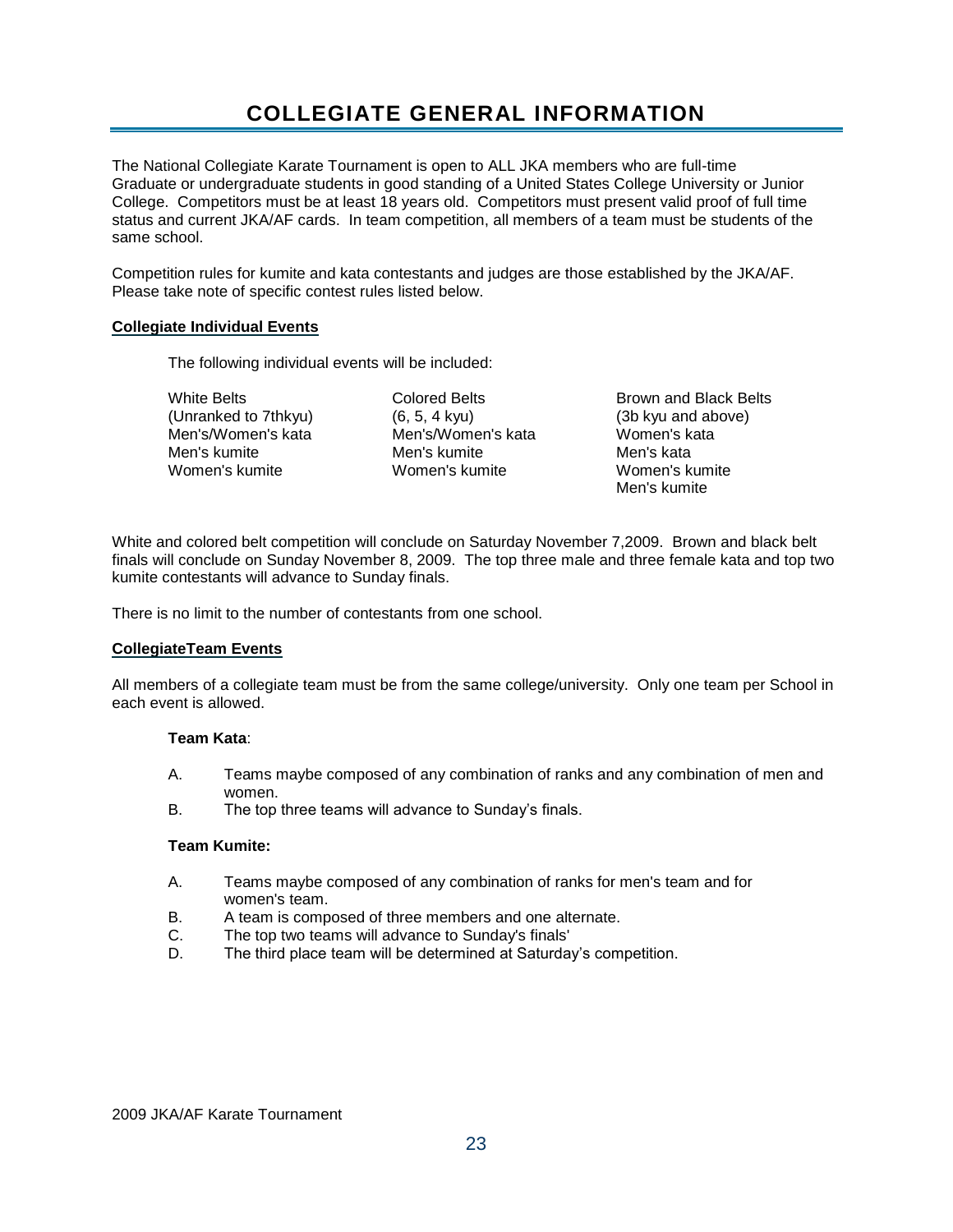### **COLLEGIATE CONTEST RULES**

#### <span id="page-24-0"></span>**Kata:**

- A: Contestants may not perform kata in competition higher than that required for their next promotion examination. The table below indicates the appropriate kata for each rank.
- B. In the case of team kata, the kata performed must be in accordance with the status of the lowest ranking member of the team.

| Rank          | <b>Permitted Kata</b>         |
|---------------|-------------------------------|
| Ungraded      | Heian 1                       |
| 8 kyu         | Heian 1-2                     |
| 7 kyu         | Heian 1-2-3                   |
| 6 kyu         | Heian 1-2-3-4                 |
| 5 kyu         | Heian 1-2-3-4-5               |
| 4 kyu         | Heian 1-2-3-4-5 Tekki 1       |
| 3 kyu-1 kyu   | Heian 1-2-3-4-5 Tekki 1, Jion |
|               | Bassai-Dai, Empi, Kanku-Dai   |
| Shodan& above | Any kata may be performed     |

#### **Kumite:**

All matches will be "shobu Ippon Kumite". JKA rules will be used:

One (1) Point Match – Two (2) wazari - Two (2) Minutes

Protective gear for children allowed, i.e. shin guard, headgear.

Light protective gear for adults.

### **ALL CONTESTANTS MUST WEAR A MOUTH PIECE AND LIGHT GLOVES**.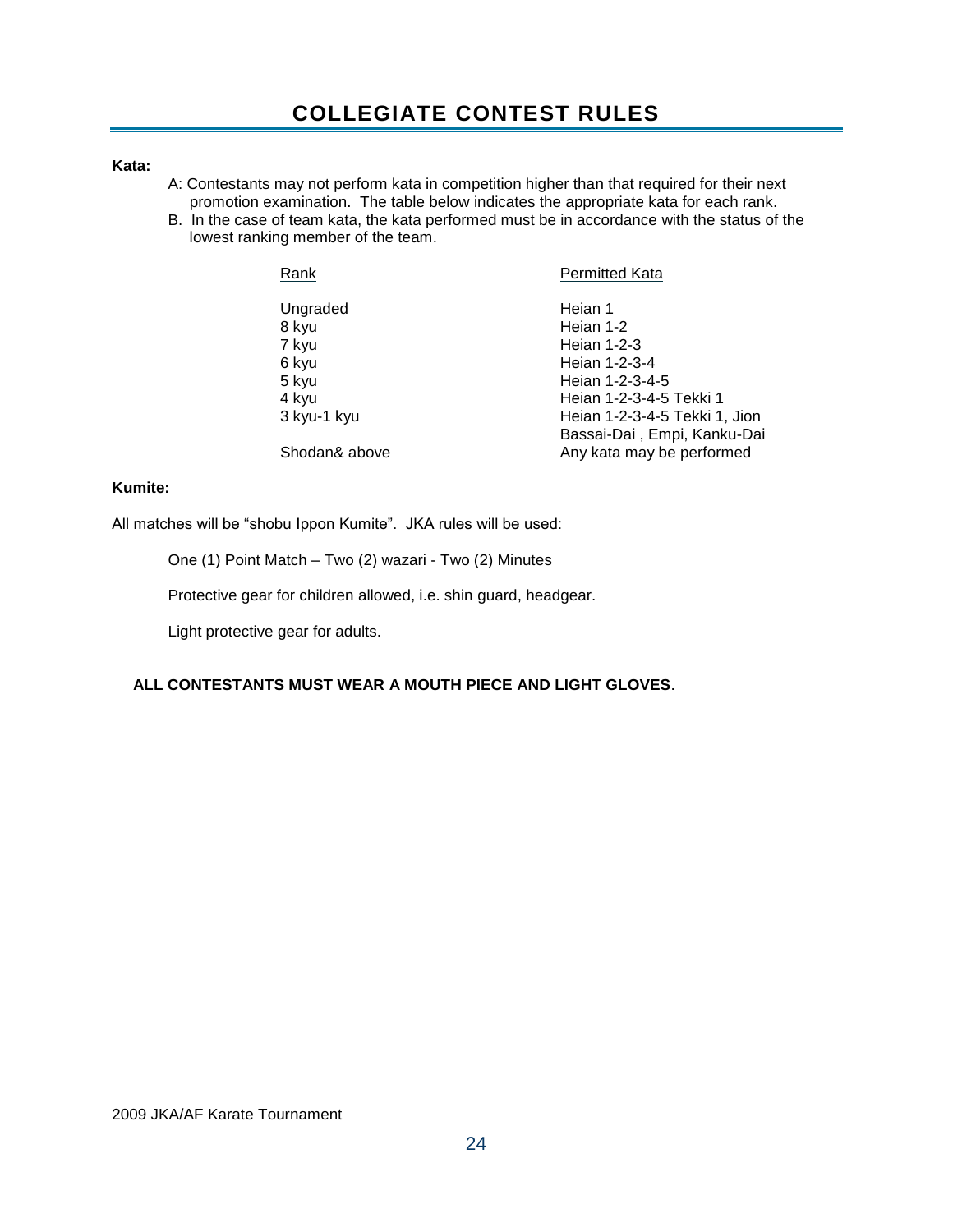### **COLLEGIATE INDIVIDUAL REGISTRATION FORM**

<span id="page-25-0"></span>All contestants must pre-register, and all registrations must be postmarked by October 24, 2009. Contestants must be at least 18 years of age, full time undergraduate and graduate students will be allowed to compete. Proof of enrollment and current JKA/AF membership card or JKA passport for JKA/AF contestants must be presented at check-in.

Registrations fees are non-refundable. A single event is \$30 and both events are \$40 per contestant.

| <b>Ranking categories:</b> |  | White (unranked to 7 kyu); and Colored Belts (6 kyu and 4 kyu);<br>Brown and Black Belt (3 kyu and above) |  |  |                                                                                                                                                                                                                                      |
|----------------------------|--|-----------------------------------------------------------------------------------------------------------|--|--|--------------------------------------------------------------------------------------------------------------------------------------------------------------------------------------------------------------------------------------|
| <b>Name</b>                |  |                                                                                                           |  |  | Rank Sex Age Kata Kumite Amount                                                                                                                                                                                                      |
| 1 <sub>1</sub>             |  |                                                                                                           |  |  |                                                                                                                                                                                                                                      |
| 2.                         |  |                                                                                                           |  |  |                                                                                                                                                                                                                                      |
| 3.                         |  |                                                                                                           |  |  | <u> De Carlos de Carlos de Carlos de Carlos de Carlos de Carlos de Carlos de Carlos de Carlos de Carlos de Carlos de Carlos de Carlos de Carlos de Carlos de Carlos de Carlos de Carlos de Carlos de Carlos de Carlos de Carlos </u> |
| 4.                         |  |                                                                                                           |  |  |                                                                                                                                                                                                                                      |
| 5.                         |  |                                                                                                           |  |  |                                                                                                                                                                                                                                      |
| 6.                         |  |                                                                                                           |  |  |                                                                                                                                                                                                                                      |
| 7.                         |  |                                                                                                           |  |  | <u> 2000 - 2000 - 2000 - 2000 - 2000 - 2000 - 2000 - 2000 - 2000 - 2000 - 2000 - 2000 - 2000 - 2000 - 2000 - 2000 - 2000 - 2000 - 2000 - 2000 - 2000 - 2000 - 2000 - 2000 - 2000 - 2000 - 2000 - 2000 - 2000 - 2000 - 2000 - 200</u> |

9. \_\_\_\_\_\_\_\_\_\_\_\_\_\_\_\_\_\_\_\_\_\_\_\_\_\_\_\_ \_\_\_\_ \_\_\_\_ \_\_\_\_ \_\_\_\_ \_\_\_\_ \_\_\_\_\_\_\_\_\_

Please make check or money orders payable to: **JKA/AF**<br>Please send to: **706-C Please** 

8. \_\_\_\_\_\_\_\_\_\_\_\_\_\_\_\_\_\_\_\_\_\_\_\_\_\_\_\_ \_\_\_\_ \_\_\_\_ \_\_\_\_ \_\_\_\_ \_\_\_\_ \_\_\_\_\_\_\_\_\_

10. \_\_\_\_\_\_\_\_\_\_\_\_\_\_\_\_\_\_\_\_\_\_\_\_\_\_\_\_ \_\_\_\_ \_\_\_\_ \_\_\_\_ \_\_\_\_ \_\_\_\_ \_\_\_\_\_\_\_\_\_

**Total amount enclosed: \$** \_\_\_\_\_\_\_\_\_\_\_\_\_\_\_

**706-C Phosphor Ave. Metairie, LA 70005**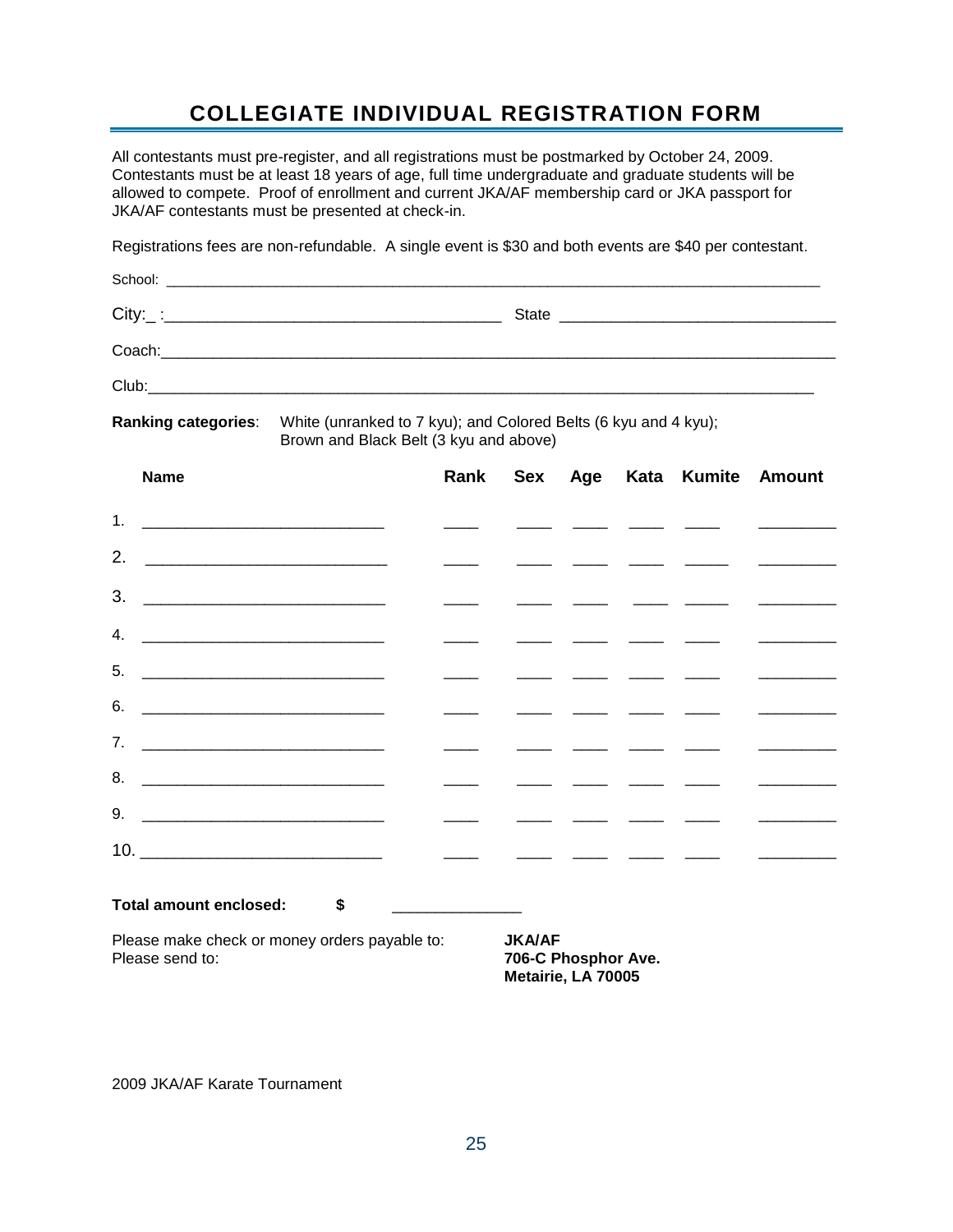### **COLLEGIATE TEAM REGISTRATION FORM**

<span id="page-26-0"></span>All contestants must pre-register, and all registrations must be postmarked by October 24 ,2009. Contestants must be at least 18 years of age, full time undergraduate and graduate students will be allowed to compete. Proof of enrollment and current J KA/AF membership card or JKA passport must be presented at check-in.

Only one team per event, per school, and all team members must be from the same school. Teams may be composed of any combination of rank. ALL MEMBERS OF A TEAM MUST BE FROM THE SAME COLLEGE.

\_\_\_\_\_\_\_\_\_\_\_\_\_\_\_\_\_\_\_\_\_\_\_\_\_\_\_\_\_\_\_\_\_\_\_\_\_\_\_\_\_\_\_\_\_\_\_\_\_\_\_\_\_\_\_\_\_\_\_\_\_\_\_\_\_\_\_\_\_\_\_\_\_\_\_\_\_\_\_\_\_\_\_\_

Registration fees are non-refundable. Team registration \$50 per team. **School**:

| <b>Men's Team Kumite:</b>                                                                               | <b>Name</b>                                                | Rank                                                                                                                                                                                                                                 |
|---------------------------------------------------------------------------------------------------------|------------------------------------------------------------|--------------------------------------------------------------------------------------------------------------------------------------------------------------------------------------------------------------------------------------|
|                                                                                                         |                                                            |                                                                                                                                                                                                                                      |
|                                                                                                         | $2.$ $\overline{\phantom{a}}$                              |                                                                                                                                                                                                                                      |
|                                                                                                         | 3.                                                         |                                                                                                                                                                                                                                      |
|                                                                                                         |                                                            |                                                                                                                                                                                                                                      |
| <b>Women's Team Kumite:</b>                                                                             | Name                                                       | Rank                                                                                                                                                                                                                                 |
|                                                                                                         |                                                            |                                                                                                                                                                                                                                      |
|                                                                                                         |                                                            | <u> 1989 - Johann Barbara, martxa a</u>                                                                                                                                                                                              |
|                                                                                                         |                                                            |                                                                                                                                                                                                                                      |
|                                                                                                         |                                                            |                                                                                                                                                                                                                                      |
| Team Kata: (Kata teams may be any combination of men and women)                                         |                                                            |                                                                                                                                                                                                                                      |
|                                                                                                         |                                                            |                                                                                                                                                                                                                                      |
|                                                                                                         |                                                            | <u> Listen von de Stadt von de Stadt von de Stadt von de Stadt von de Stadt von de Stadt von de Stadt von de Stadt von de Stadt von de Stadt von de Stadt von de Stadt von de Stadt von de Stadt von de Stadt von de Stadt von d</u> |
| <b>Total amount enclosed:</b><br>\$<br>Please make check or money orders payable to:<br>Please send to: | <b>JKA/AF</b><br>706-C Phosphor Ave.<br>Metairie, LA 70005 |                                                                                                                                                                                                                                      |
| 2009 JKA/AF Karate Tournament                                                                           |                                                            |                                                                                                                                                                                                                                      |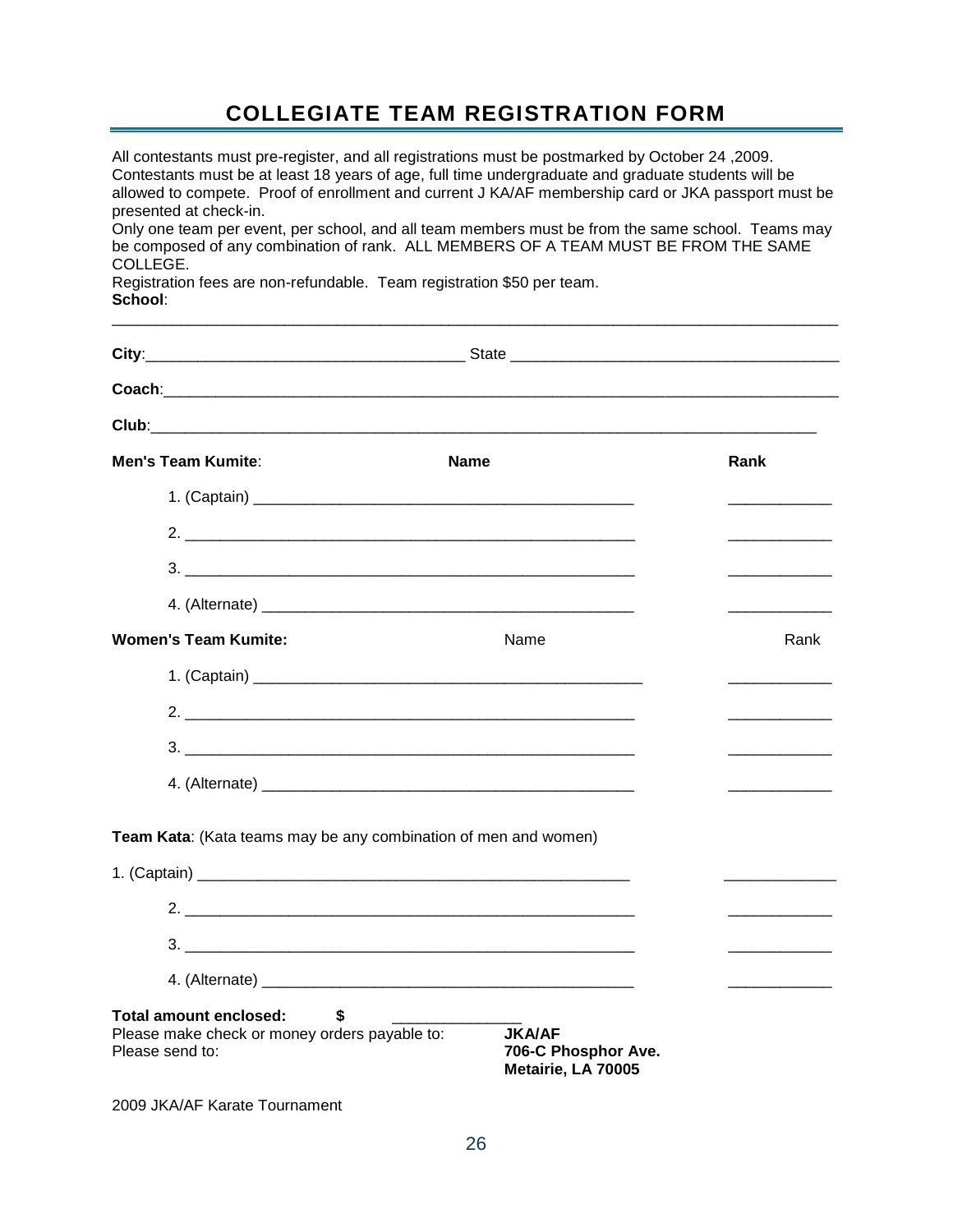#### <span id="page-27-0"></span>**Age Rank Qualifications and Rules:**

All eligible youth competitors must be a member in good standing with the JKA/AF. They must be between the ages of 7 and 17 years old.

#### **lndividual:**

The competition is open to both male and female competitors and will include five age categories as follows. Except where indicated, the groupings apply to both kata and kumite.

#### **Ages 7-8-9**

Boys and girls will be **combined** in the following groups: Ungraded to 7th kyu 6th kyu to 4th kyu 3th kyu and above

#### **Ages 10-11**

Boys and girls will be combined in the following groups: Ungraded to  $7<sup>th</sup>$  kyu 6th kyu to 4th kyu 3th kyu and above

#### **Ages 12-13**

Boys and girls will be combined in the following groups: Ungraded to  $7<sup>th</sup>$  kyu 6th kyu to 4th kyu 3th kyu and above kata Boys and girls will be separate in the following group: 3th kyu and above kumite

#### **Ages 14-15**

Boys and girls will be combined in the following groups: Ungraded to 7th kyu 6th kyu to 4th kyu 3th kyu and above kata Boys and girls will be separate in the following group: 3th kyu and above kumite

#### **Ages 16-17**

Boys and girls will be combined in the following groups: Ungraded to 7th kyu 6th kyu to 4th kyu 3rd kyu and above kata Boys and girls will be separate in the following group: 3rd kyu and above kumite

#### **Team**:

Team kata will be open to all ages, rank and gender. There will be no team kumite for youths. The number of participants in each category will determine adjustments made, if any to their categories.

#### **Finals:**

All divisions will conclude on Saturday November 7, 2009.

#### **If, any division has fewer than 5 competitors, we reserve the right to combine divisions.**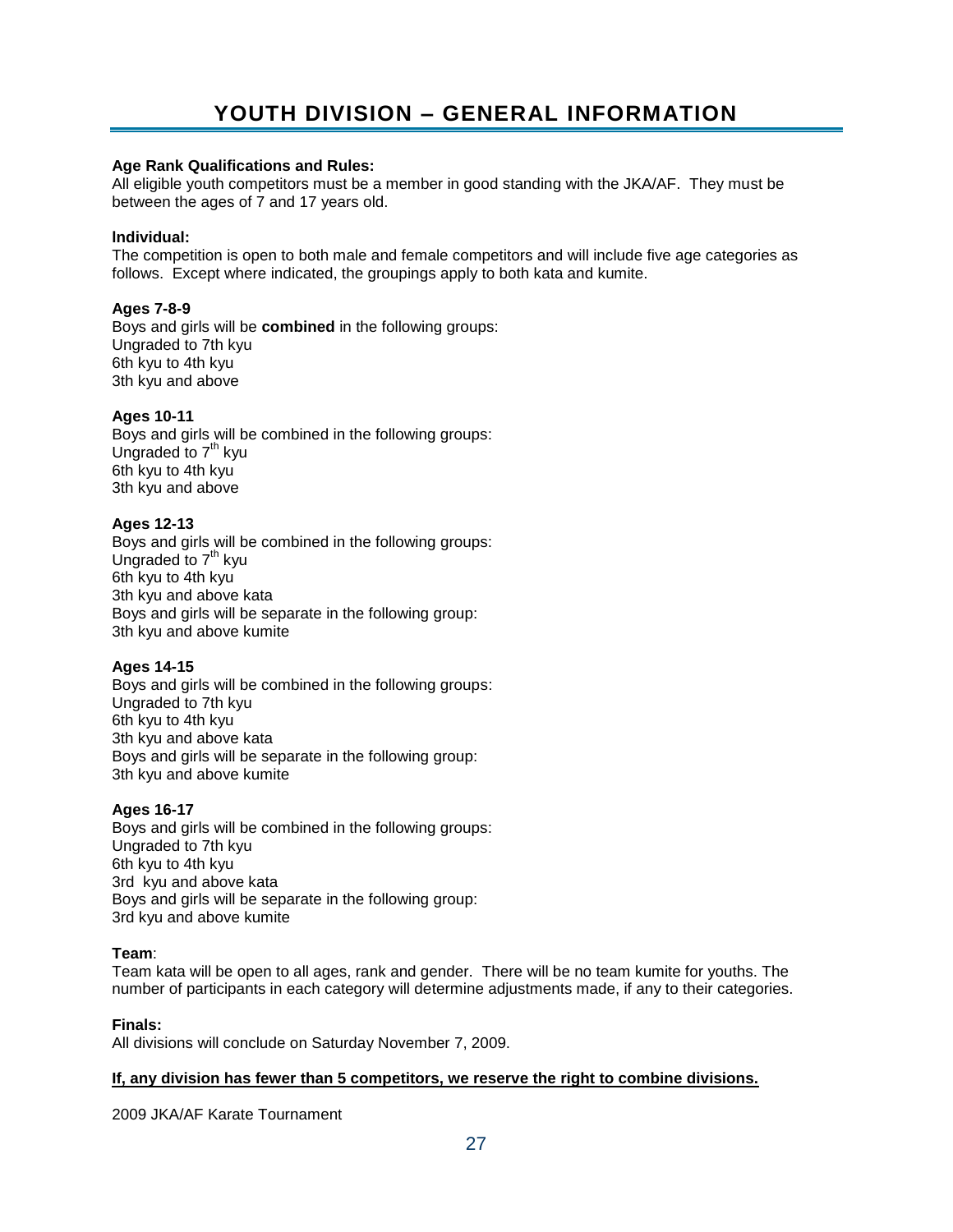#### <span id="page-28-0"></span>**Kata:**

- A. Contestants may not perform kata in competition higher than that required for their next promotion examination. The table below indicates the appropriate kata for each rank.
- B. In the case of team kata, the kata performed must be in accordance with the status of the lowest ranking member of the team.

| Rank          | <b>Permitted Kata</b>         |
|---------------|-------------------------------|
| Ungraded      | Heian 1                       |
| 8 kyu         | Heian 1-2                     |
| 7 kyu         | Heian 1-2-3                   |
| 6 kyu         | Heian 1-2-3-4                 |
| 5 kyu         | Heian 1-2-3-4-5               |
| 4 kyu         | Heian 1-2-3-4-5 Tekki 1       |
| 3 kyu-1 kyu   | Heian 1-2-3-4-5 Tekki 1, Jion |
|               | Bassai-Dai, Empi, Kanku-Dai   |
| Shodan& above | Any kata may be performed     |

#### **Kumite:**

All matches will be "shobu Ippon Kumite". JKA rules will be used:

One (1) Point Match – Tow (2) wazari - Two (2) Minutes

Protective gear for children allowed, i.e. shin guard, headgear.

Light protective gear for adults.

#### **ALL CONTESTANTS MUST WEAR A MOUTH PIECE AND LIGHT GLOVES**.

**If any division has fewer than 5 competitors, we reserve the right to combine divisions**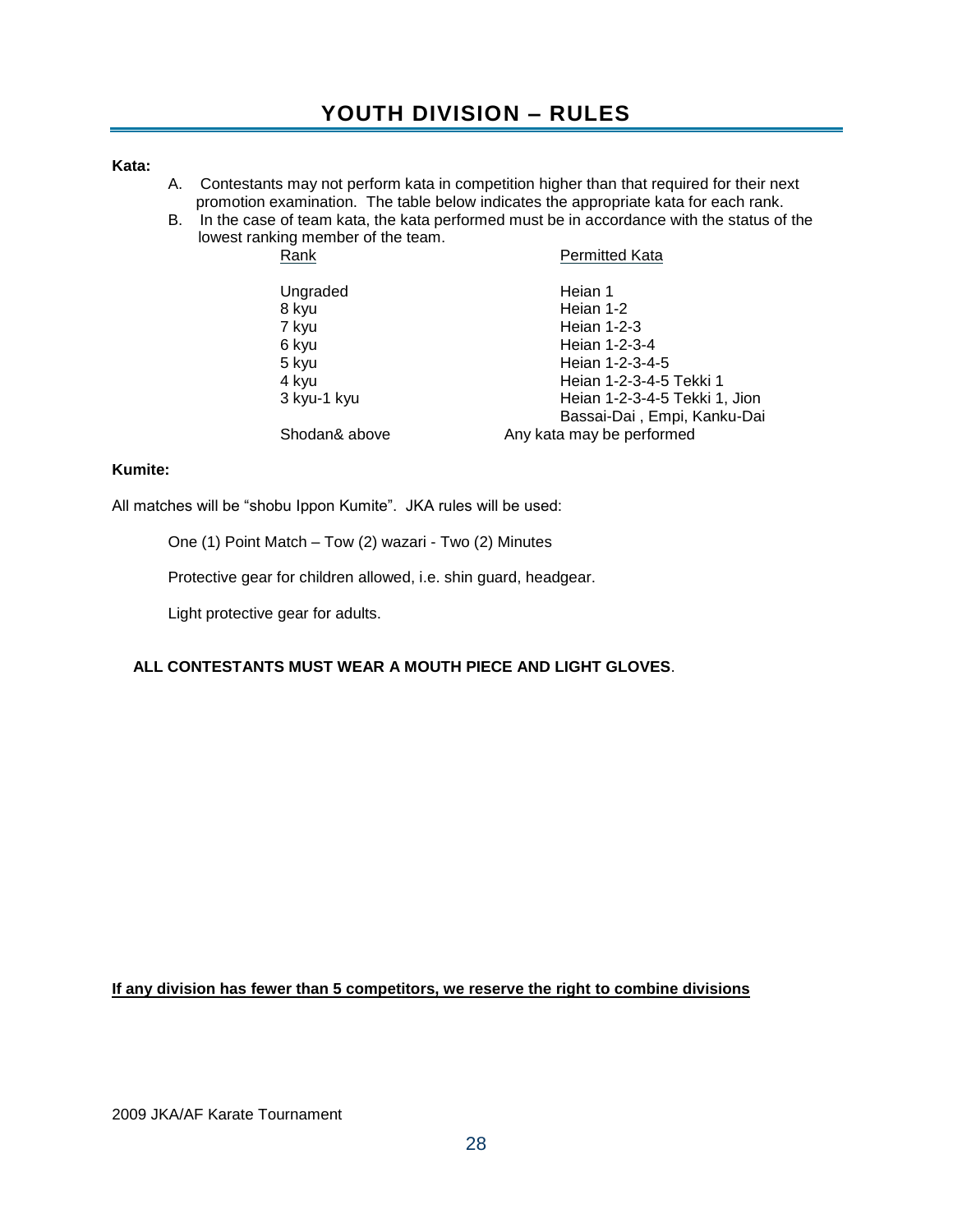### **YOUTH INDIVIDUAL REGISTRATION FORM**

<span id="page-29-0"></span>Each Club may send an unlimited number of competitors in each of the three divisions (Ungraded to  $7<sup>th</sup>$ kyu,  $6<sup>th</sup>$  Kyu to  $4<sup>th</sup>$  kyu, 3th kyu and above) in each of the following age groups:

| Kata       | Kumite           |
|------------|------------------|
| Ages 7-8-9 | Ages 7-8-9       |
| Ages 10-11 | Ages 10-11       |
| Ages 12-13 | Ages 12-13 Girls |
|            | Ages 12-13 Boys  |
| Ages 14-15 | Ages 14-15 Girls |
|            | Ages 14-15 Boys  |
| Ages 16-17 | Ages 16-17 Girls |
|            | Ages 16-17 Boys  |
|            |                  |

All contestants must pre-register and all registrations must be postmarked by October 24, 2009. Contestants must be 17 years of age or under at the time of the tournament. JKA/AF competitors must present a current membership cards or JKA passport at check-in.

Registrations fees are non-refundable. A single event is \$30 and both events are \$40 per contestant.

| <b>Name</b>               |  |  |  | Rank Sex Age Kata Kumite Amount   |
|---------------------------|--|--|--|-----------------------------------|
|                           |  |  |  |                                   |
|                           |  |  |  |                                   |
|                           |  |  |  |                                   |
|                           |  |  |  |                                   |
|                           |  |  |  |                                   |
|                           |  |  |  |                                   |
|                           |  |  |  | the control of the control of the |
|                           |  |  |  |                                   |
|                           |  |  |  |                                   |
|                           |  |  |  |                                   |
| Total amount enclosed: \$ |  |  |  |                                   |
|                           |  |  |  |                                   |

Please make check or money orders payable to: **JKA/AF** Please send to: **706-C Phosphor Ave.**

**Metairie, LA 70005**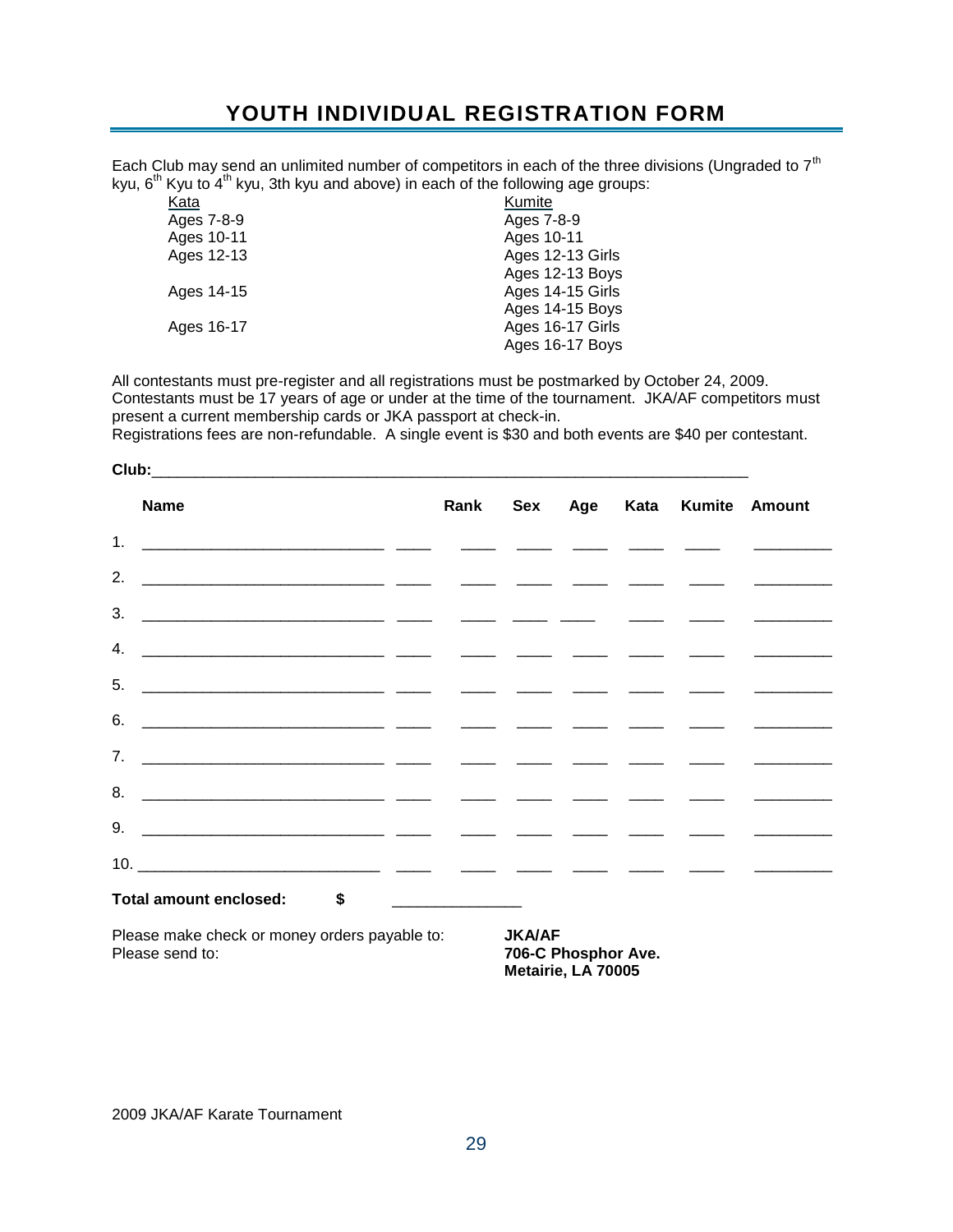### **YOUTH TEAM REGISTRATION FORM - KATA ONLY**

<span id="page-30-0"></span>All teams must pre-register, and all registrations must be postmarked by October 24, 2009. Contestants must be 17years of age or younger at the time of the tournament. JKA/AF competitors must present a current membership cards or JKA passport at check-in. Teams may be made up of any combination of age (as long as 17 years of age or younger), rank or gender.

Registration fees are non-refundable. Team registration \$50 per team.

| Club: | <u> 1980 - Johann Johann Stoff, deutscher Stoff und der Stoff und der Stoff und der Stoff und der Stoff und der S</u> |                                                            |      |
|-------|-----------------------------------------------------------------------------------------------------------------------|------------------------------------------------------------|------|
| 1.    | <b>Name</b>                                                                                                           |                                                            | Rank |
|       |                                                                                                                       |                                                            |      |
| 2.    |                                                                                                                       |                                                            |      |
| 3.    |                                                                                                                       |                                                            |      |
| 4.    |                                                                                                                       |                                                            |      |
|       | <b>Total amount enclosed:</b><br>\$                                                                                   |                                                            |      |
|       | Please make check or money orders payable to:<br>Please send to:                                                      | <b>JKA/AF</b><br>706-C Phosphor Ave.<br>Metairie, LA 70005 |      |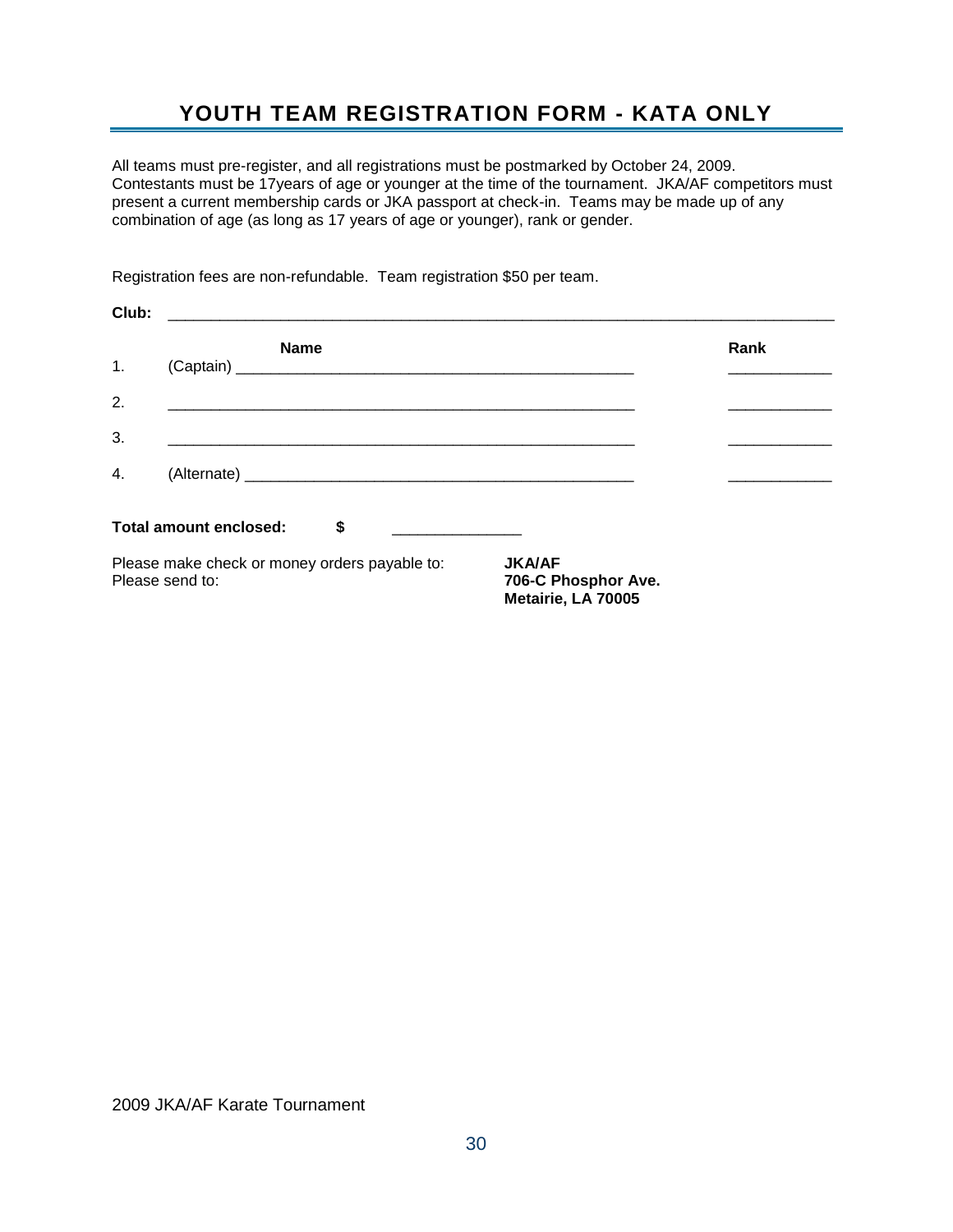### **T-SHIRT ORDER FORM**

<span id="page-31-0"></span>Order your 2009 J KA/AF Tournament T-Shirt now and it will be available for you when you check-in for the tournament.

| Adult S, M, L, X L, X XL (specify charge if not listed)<br>Sizes available: |             |                                                                                                                                                                                                                                      |                                                     |  |
|-----------------------------------------------------------------------------|-------------|--------------------------------------------------------------------------------------------------------------------------------------------------------------------------------------------------------------------------------------|-----------------------------------------------------|--|
| <b>Name</b>                                                                 | <b>Size</b> | <b>T-Shirt</b><br>Qty.                                                                                                                                                                                                               | <b>Amount</b><br><b>Enclosed</b>                    |  |
|                                                                             |             |                                                                                                                                                                                                                                      |                                                     |  |
|                                                                             |             |                                                                                                                                                                                                                                      |                                                     |  |
|                                                                             |             |                                                                                                                                                                                                                                      | <u> 1989 - Johann Barbara, martin a</u>             |  |
|                                                                             |             |                                                                                                                                                                                                                                      |                                                     |  |
|                                                                             |             |                                                                                                                                                                                                                                      |                                                     |  |
|                                                                             |             |                                                                                                                                                                                                                                      |                                                     |  |
|                                                                             |             |                                                                                                                                                                                                                                      |                                                     |  |
|                                                                             |             | <u> Alexandria de la contenentación de la contenentación de la contenentación de la contenentación de la contene</u>                                                                                                                 |                                                     |  |
|                                                                             |             |                                                                                                                                                                                                                                      |                                                     |  |
|                                                                             |             |                                                                                                                                                                                                                                      |                                                     |  |
|                                                                             |             |                                                                                                                                                                                                                                      |                                                     |  |
|                                                                             |             |                                                                                                                                                                                                                                      | <u> 1989 - Johann Barbara, martxa a shekara 198</u> |  |
|                                                                             |             |                                                                                                                                                                                                                                      | the control of the control of the control of        |  |
|                                                                             |             | <u> The Common State of the Common State of the Common State of the Common State of the Common State of the Common State of the Common State of the Common State of the Common State of the Common State of the Common State of </u> |                                                     |  |
|                                                                             |             |                                                                                                                                                                                                                                      |                                                     |  |
| <b>Total amount enclosed:</b>                                               | \$          |                                                                                                                                                                                                                                      |                                                     |  |

Please send to:

706-C Phosphor Ave.<br>Metairie, LA 70005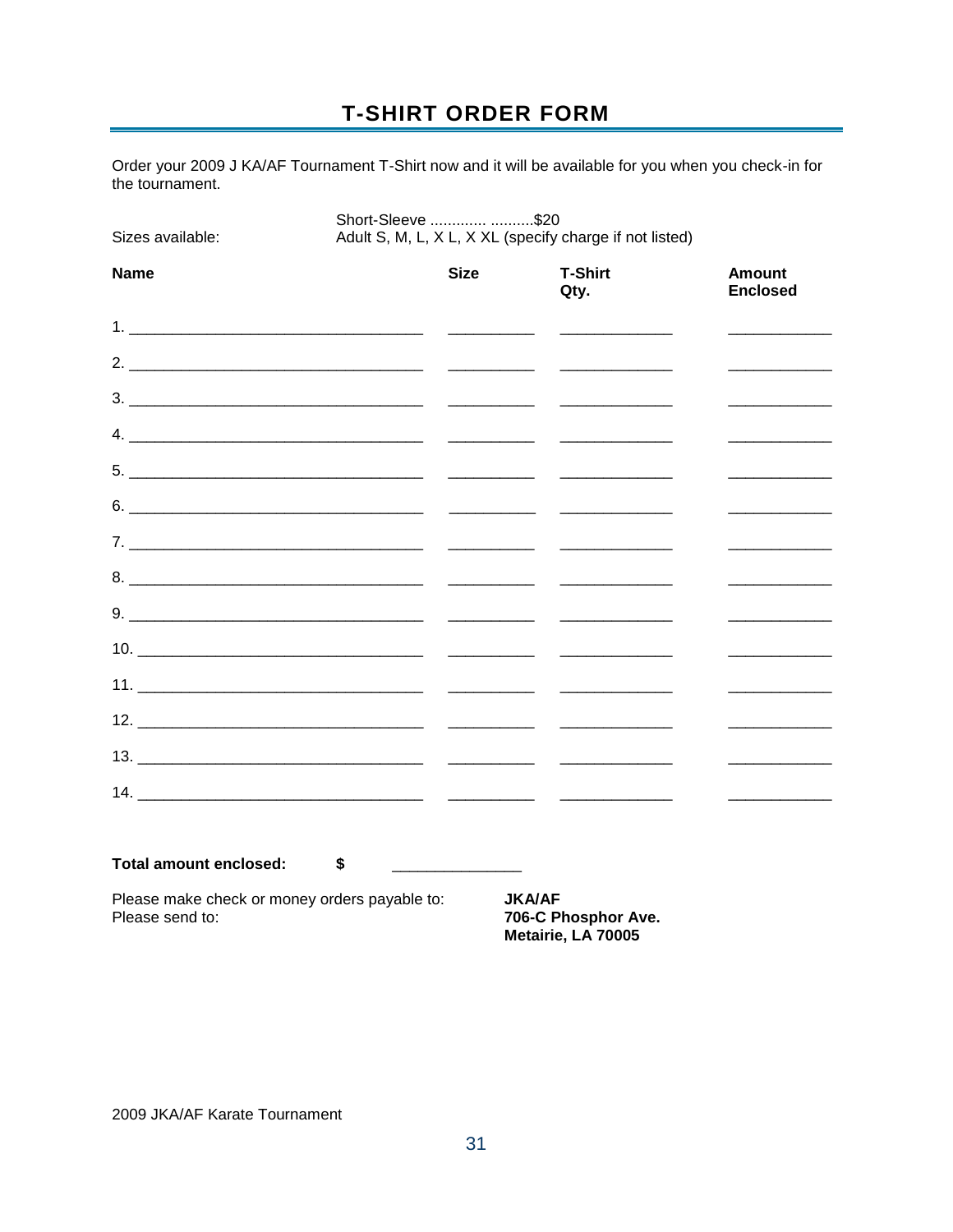### PARTY RESERVATION FORM

 $\mathbb{Z}$ 

<span id="page-32-0"></span>Party is open to all participants, family, and friends and will be held Saturday November 7, 2009. Please plan on attending with others from your club. Banquet fees are non-refundable. Party cost is \$25.00 per person. (Cash Bar). (Time and location to follow)

| <b>Name</b>                                                      | <b>Total Tickets</b>                                       | Amount                                              |
|------------------------------------------------------------------|------------------------------------------------------------|-----------------------------------------------------|
|                                                                  |                                                            |                                                     |
|                                                                  |                                                            |                                                     |
|                                                                  |                                                            |                                                     |
|                                                                  |                                                            |                                                     |
|                                                                  |                                                            |                                                     |
|                                                                  |                                                            |                                                     |
|                                                                  |                                                            |                                                     |
|                                                                  |                                                            |                                                     |
|                                                                  |                                                            | <u> 1989 - Andrea Station Barbara, amerikan per</u> |
|                                                                  |                                                            |                                                     |
|                                                                  |                                                            |                                                     |
|                                                                  |                                                            |                                                     |
|                                                                  |                                                            |                                                     |
|                                                                  |                                                            |                                                     |
| Total amount enclosed:<br>$\sim$                                 |                                                            |                                                     |
| Please make check or money orders payable to:<br>Please send to: | <b>JKA/AF</b><br>706-C Phosphor Ave.<br>Metairie, LA 70005 |                                                     |